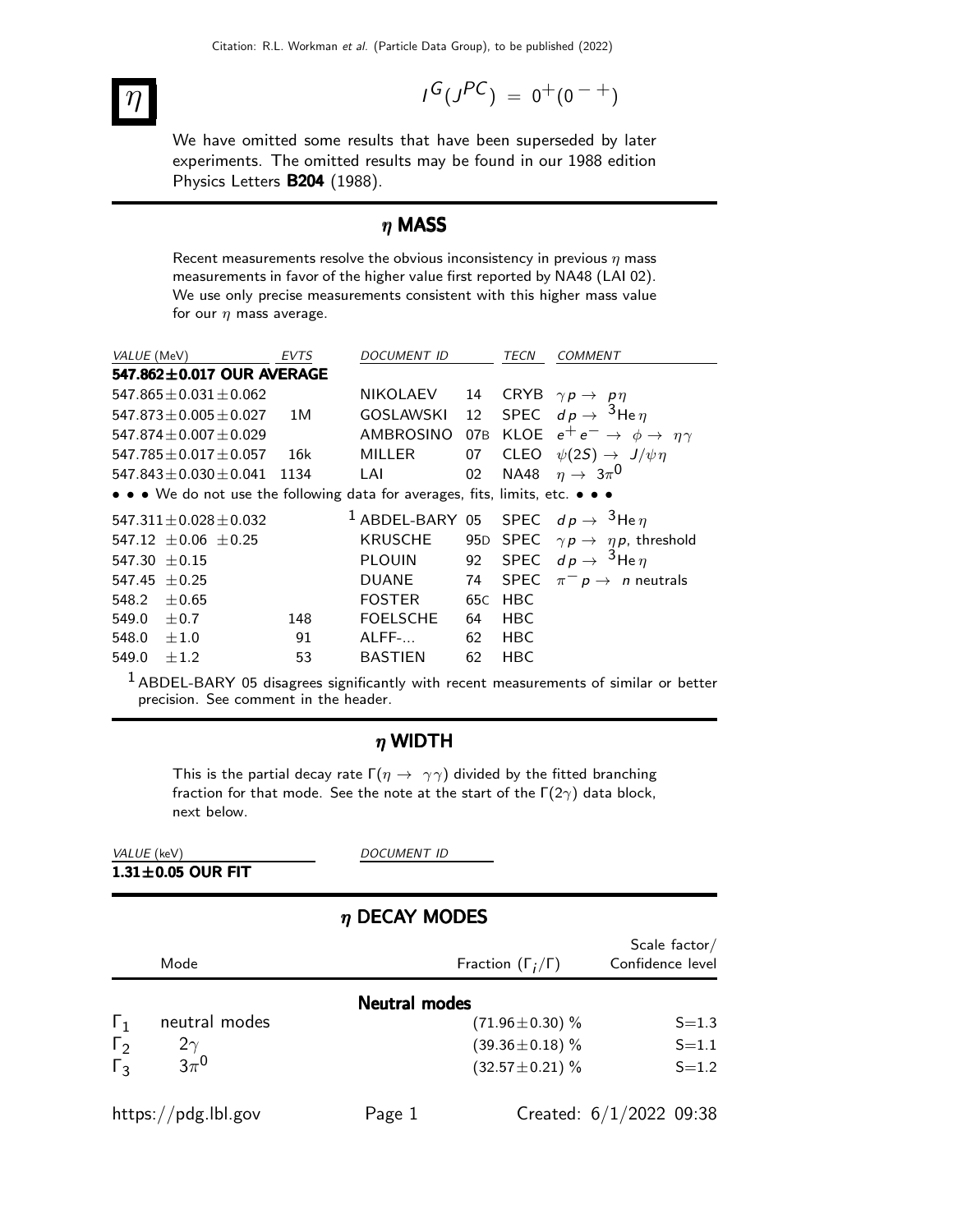| $\Gamma_{4}$ | $\pi^{0}2\gamma$    | $(2.55 \pm 0.22) \times 10^{-4}$ |                                  |             |
|--------------|---------------------|----------------------------------|----------------------------------|-------------|
| $\Gamma_{5}$ | $2\pi^0$ 2 $\gamma$ | $\langle 1.2 \rangle$            | $\times$ 10 <sup>-3</sup> CL=90% |             |
| $\Gamma_6$   | 4 $\gamma$          | $\langle$ 2.8                    | $\times$ 10 $^{-4}$              | $CL = 90\%$ |
| $\Gamma$     | invisible           | $<$ 1.0                          | $\times$ 10 $^{-4}$              | $CL = 90\%$ |

Charged modes

| charged modes                       | $(28.04 \pm 0.30)$ %                                  | $S = 1.3$                                                                                                                                                                                                                                                                                                                                                                                              |
|-------------------------------------|-------------------------------------------------------|--------------------------------------------------------------------------------------------------------------------------------------------------------------------------------------------------------------------------------------------------------------------------------------------------------------------------------------------------------------------------------------------------------|
| $\pi^{+}\pi^{-}\pi^{0}$             | $(23.02 \pm 0.25)$ %                                  | $S = 1.2$                                                                                                                                                                                                                                                                                                                                                                                              |
| $\pi^+\pi^-\gamma$                  | $(4.28 \pm 0.07)\%$                                   | $S = 1.1$                                                                                                                                                                                                                                                                                                                                                                                              |
| $e^+e^-\gamma$                      |                                                       | $S = 1.2$                                                                                                                                                                                                                                                                                                                                                                                              |
| $\mu^+ \mu^- \gamma$                |                                                       |                                                                                                                                                                                                                                                                                                                                                                                                        |
| $e^+e^-$                            | < 7                                                   | $CL = 90\%$                                                                                                                                                                                                                                                                                                                                                                                            |
| $\mu^+ \mu^-$                       |                                                       |                                                                                                                                                                                                                                                                                                                                                                                                        |
| $2e^{+}$ $2e^{-}$                   |                                                       |                                                                                                                                                                                                                                                                                                                                                                                                        |
| $\pi^{+}\pi^{-}e^{+}e^{-}(\gamma)$  |                                                       |                                                                                                                                                                                                                                                                                                                                                                                                        |
| $e^+e^-\mu^+\mu^-$                  | < 1.6                                                 | $CL = 90\%$                                                                                                                                                                                                                                                                                                                                                                                            |
| $2\mu + 2\mu$ <sup>-</sup>          | < 3.6                                                 | $CL = 90\%$                                                                                                                                                                                                                                                                                                                                                                                            |
| $\mu^+ \mu^- \pi^+ \pi^-$           | < 3.6                                                 | $CL = 90\%$                                                                                                                                                                                                                                                                                                                                                                                            |
| $\pi^+ e^- \overline{\nu}_e$ + c.c. | < 1.7                                                 | $CL = 90\%$                                                                                                                                                                                                                                                                                                                                                                                            |
| $\pi^+\pi^-2\gamma$                 | < 2.1                                                 |                                                                                                                                                                                                                                                                                                                                                                                                        |
|                                     | < 6                                                   | $CL = 90\%$                                                                                                                                                                                                                                                                                                                                                                                            |
|                                     | < 3                                                   | $CL = 90\%$                                                                                                                                                                                                                                                                                                                                                                                            |
|                                     | $\pi^+\pi^-\pi^0\gamma$<br>$\pi^0 \mu^+ \mu^- \gamma$ | $(6.9 \pm 0.4) \times 10^{-3}$<br>$(3.1 \pm 0.4) \times 10^{-4}$<br>$\times$ 10 <sup>-7</sup><br>$(5.8 \pm 0.8) \times 10^{-6}$<br>$(2.40 \pm 0.22) \times 10^{-5}$<br>$(2.68 \pm 0.11) \times 10^{-4}$<br>$\times$ 10 <sup>-4</sup><br>$\times$ 10 <sup>-4</sup><br>$\times$ 10 $^{-4}$<br>$\times$ 10 <sup>-4</sup><br>$\times$ 10 <sup>-3</sup><br>$\times$ 10 <sup>-4</sup><br>$\times$ 10 $^{-6}$ |

#### Charge conjugation  $(C)$ , Parity  $(P)$ , Charge conjugation  $\times$  Parity (CP), or Lepton Family number (LF) violating modes

| $\Gamma_{24}$ $\pi^0 \gamma$  |                                     | $\mathcal{C}$ | [a] < 9 |     |               | $\times$ 10 $^{-5}$       | $CL = 90\%$ |
|-------------------------------|-------------------------------------|---------------|---------|-----|---------------|---------------------------|-------------|
|                               | $\Gamma_{25}$ $\pi^{+}\pi^{-}$      | P, CP         | < 4.4   |     |               | $\times$ 10 $^{-6}$       | $CL = 90\%$ |
| $\Gamma_{26}$ $2\pi^0$        |                                     | P, CP         |         |     | $\langle$ 3.5 | $\times$ 10 <sup>-4</sup> | $CL = 90\%$ |
|                               | $\Gamma_{27}$ $2\pi^{0}\gamma$      | $C \t 5$      |         |     |               | $\times$ 10 $^{-4}$       | $CL = 90\%$ |
|                               | $\Gamma_{28}$ $3\pi^{0}\gamma$      | $\mathcal{C}$ |         | < 6 |               | $\times$ 10 $^{-5}$       | $CL = 90\%$ |
|                               | $\Gamma_{29}$ 3 $\gamma$            | $C \t\t 1.6$  |         |     |               | $\times$ 10 $^{-5}$       | $CL = 90\%$ |
| $\Gamma_{30}$ 4π <sup>0</sup> |                                     | P, CP         | < 6.9   |     |               | $\times$ 10 $^{-7}$       | $CL = 90\%$ |
|                               | $\Gamma_{31}$ $\pi^0 e^+ e^-$       | $\mathcal{C}$ | [b]< 8  |     |               | $\times$ 10 $^{-6}$       | $CL = 90\%$ |
|                               | $\Gamma_{32}$ $\pi^0 \mu^+ \mu^-$   | $\mathcal{C}$ | [b] < 5 |     |               | $\times$ 10 $^{-6}$       | $CL = 90\%$ |
|                               | $\Gamma_{33}$ $\mu^+e^- + \mu^-e^+$ | LF < 6        |         |     |               | $\times$ 10 $^{-6}$       | $CL = 90\%$ |
|                               |                                     |               |         |     |               |                           |             |

[a] Forbidden by angular momentum conservation.

[b] C parity forbids this to occur as a single-photon process.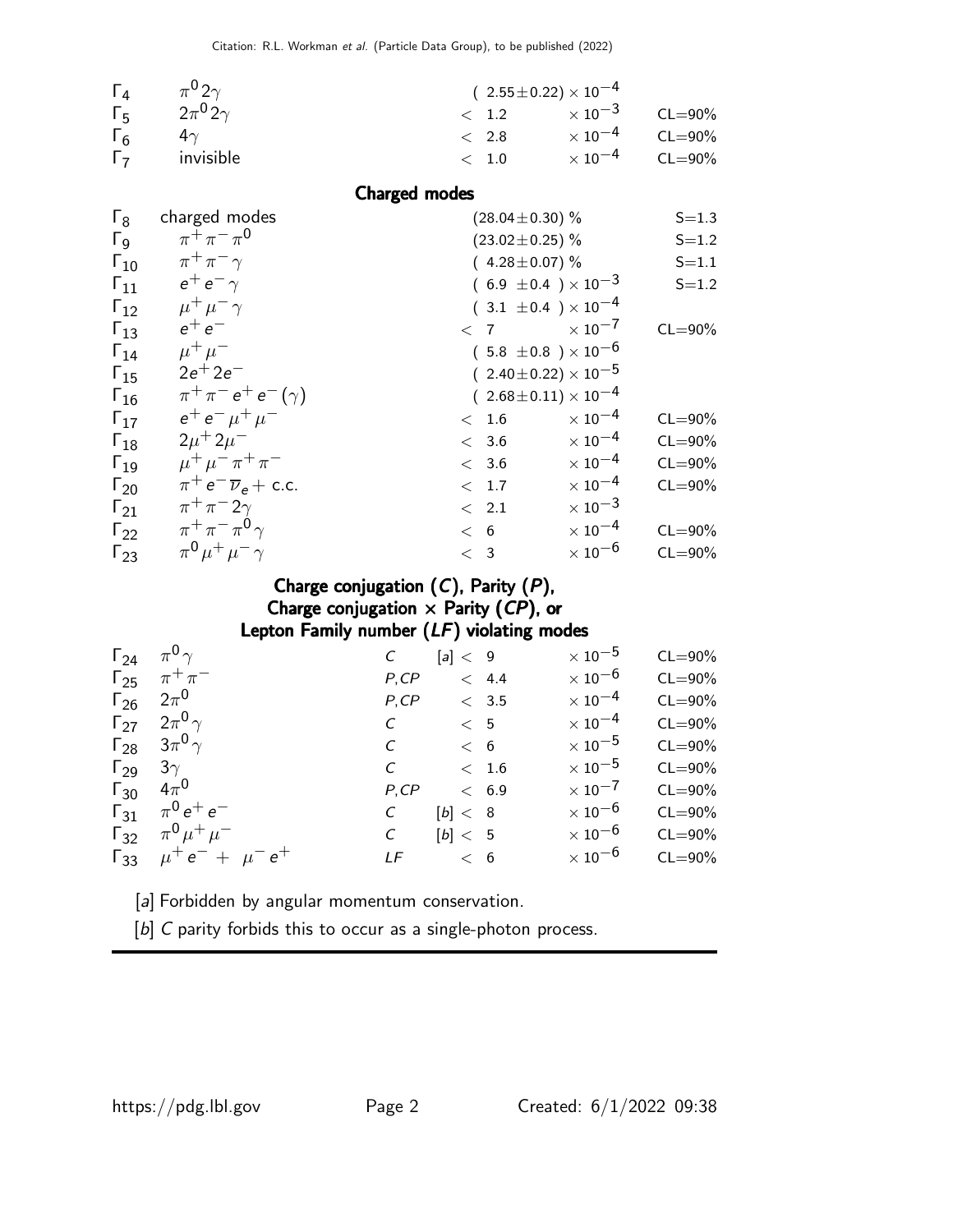#### CONSTRAINED FIT INFORMATION

An overall fit to 2 decay rate and 22 branching ratios uses 54 measurements and one constraint to determine 9 parameters. The overall fit has a  $\chi^2 =$  46.2 for 46 degrees of freedom.

The following off-diagonal array elements are the correlation coefficients  $\left<\delta x_i\delta x_j\right>$ / $(\delta x_i\cdot\delta x_j)$ , in percent, from the fit to the branching fractions,  $x_i$   $\;\equiv$  $\Gamma_i/\Gamma_{\rm total}$ . The fit constrains the  $x_i$  whose labels appear in this array to sum to one.

| $x_3$                 |           | 12                                               |                  |       |             |             |             |                     |                                  |              |
|-----------------------|-----------|--------------------------------------------------|------------------|-------|-------------|-------------|-------------|---------------------|----------------------------------|--------------|
| $x_4$                 |           | 4                                                | $\boldsymbol{0}$ |       |             |             |             |                     |                                  |              |
| $x_9$                 |           | $-69$                                            | $-76$            | $-3$  |             |             |             |                     |                                  |              |
| $x_{10}$              |           | $-48$                                            | $-52$            | $-2$  | 53          |             |             |                     |                                  |              |
| $x_{11}$              |           | $-8$                                             | $-7$             | 0     | $-4$        | $-3$        |             |                     |                                  |              |
| $x_{12}$              |           | $-1$                                             | $-1$             | 0     | $\mathbf 0$ | $\mathbf 0$ | 0           |                     |                                  |              |
| $x_{16}$              |           | $\mathbf 0$                                      | $\mathbf 0$      | 0     | $\mathbf 0$ | $\mathbf 0$ | 0           | 0                   |                                  |              |
| Г                     |           | $-13$                                            | $-1$             | $-32$ | 9           | 6           | $\mathbf 1$ | 0                   | 0                                |              |
|                       |           | $x_2$                                            | $x_3$            | $x_4$ | $x_9$       | $x_{10}$    | $x_{11}$    | $x_{12}$            | $x_{16}$                         |              |
|                       |           | Mode                                             |                  |       |             |             | Rate (keV)  |                     |                                  | Scale factor |
| $\Gamma_2$            | $2\gamma$ |                                                  |                  |       |             |             |             | $0.515 \pm 0.018$   |                                  |              |
| $\mathsf{\Gamma}_3^-$ |           | $3\pi^0$                                         |                  |       |             |             |             | $0.426 \pm 0.015$   |                                  |              |
| $\Gamma_4$            |           | $\pi^0 2\gamma$                                  |                  |       |             |             |             |                     | $(3.34 \pm 0.28) \times 10^{-4}$ |              |
|                       |           | $Γ_9$ $\pi^+ \pi^- \pi^0$                        |                  |       |             |             |             | $0.301 \pm 0.011$   |                                  |              |
|                       |           | $\Gamma_{10}$ $\pi^+\pi^-\gamma$                 |                  |       |             |             |             | $0.0559 \pm 0.0022$ |                                  |              |
|                       |           | $\mathsf{\Gamma}_{11}$ $e^+e^-\gamma$            |                  |       |             |             |             | $0.0090 \pm 0.0006$ |                                  | 1.2          |
|                       |           | $\Gamma_{12}$ $\mu^+ \mu^- \gamma$               |                  |       |             |             | (4.1)       |                     | $\pm\,0.5$ $\rm{)}\times10^{-4}$ |              |
|                       |           | $\Gamma_{16}$ $\pi^{+}\pi^{-}e^{+}e^{-}(\gamma)$ |                  |       |             |             |             |                     |                                  |              |
|                       |           |                                                  |                  |       |             |             |             |                     | $(3.50 \pm 0.19) \times 10^{-4}$ |              |

#### $\eta$  DECAY RATES

#### $\Gamma(2\gamma)$ Γ $(2\gamma)$  Γ $_2$ Γ $(2\gamma)$  Γ Γ

Γ(2 $\gamma$ ) Γ<sub>2</sub> See the table immediately above giving the fitted decay rates. Following the advice of NEFKENS 02, we have removed the Primakoff-effect measurement from the average. See also the "Note on the Decay Width  $\Gamma(\eta \to \gamma\gamma)$ ," in our 1994 edition, Phys. Rev. D50, 1 August 1994, Part I, p. 1451, for a discussion of the various measurements.

| <i>VALUE</i> (keV)            | <b>EVTS</b> | <b>DOCUMENT ID</b> |    | <b>TECN</b> | COMMENT                                  |
|-------------------------------|-------------|--------------------|----|-------------|------------------------------------------|
| $0.515 \pm 0.018$ OUR FIT     |             |                    |    |             |                                          |
| $0.516 \pm 0.018$ OUR AVERAGE |             |                    |    |             |                                          |
| $0.520 \pm 0.020 \pm 0.013$   |             | <b>BABUSCI</b>     |    |             | 13A KLOE $e^+e^- \rightarrow e^+e^-\eta$ |
| $0.51 \pm 0.12 \pm 0.05$      | 36          | <b>BARU</b>        |    |             | 90 MD1 $e^+e^- \rightarrow e^+e^- \eta$  |
| $0.490 \pm 0.010 \pm 0.048$   | 2287        | ROE.               | 90 |             | ASP $e^+e^- \rightarrow e^+e^-\eta$      |
| $0.514 \pm 0.017 \pm 0.035$   | 1295        | <b>WILLIAMS</b>    |    |             | 88 CBAL $e^+e^- \rightarrow e^+e^-\eta$  |
| $0.53 \pm 0.04 \pm 0.04$      |             | <b>BARTEL</b>      |    |             | 85E JADE $e^+e^- \rightarrow e^+e^-\eta$ |
|                               |             |                    |    |             |                                          |
| https://pdg.lbl.gov           |             | Page 3             |    |             | Created: $6/1/2022$ 09:38                |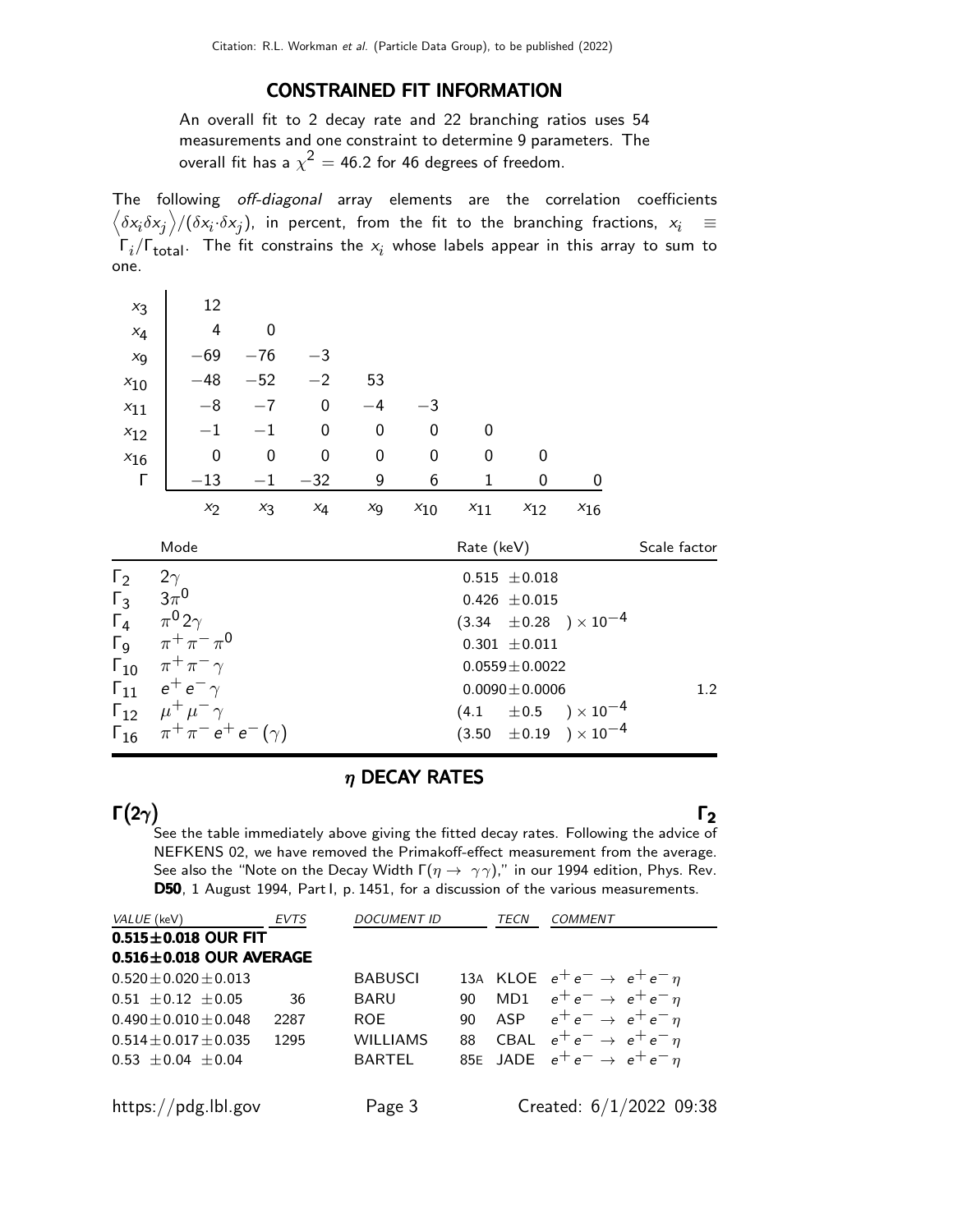| $0.476 \pm 0.062$        |    | <sup>1</sup> RODRIGUES 08 CNTR Reanalysis |  |                                                   |
|--------------------------|----|-------------------------------------------|--|---------------------------------------------------|
| $0.64 \pm 0.14 \pm 0.13$ |    |                                           |  | AIHARA 86 TPC $e^+e^- \rightarrow e^+e^-\eta$     |
| $0.56 \pm 0.16$          | 56 |                                           |  | WEINSTEIN 83 CBAL $e^+e^- \rightarrow e^+e^-\eta$ |
| $0.324 \pm 0.046$        |    |                                           |  | BROWMAN 74B CNTR Primakoff effect                 |
| $1.00 \pm 0.22$          |    |                                           |  | <sup>2</sup> BEMPORAD 67 CNTR Primakoff effect    |

 $1$  RODRIGUES 08 uses a more sophisticated calculation for the inelastic background due to incoherent photoproduction to reanalyze the  $\eta$  photoproduction data on Be and Cu at 9 GeV from BROWMAN 74B. This brings the value of  $\Gamma(\eta \to 2\gamma)$  in line with direct measurements of the width. The error here is only statistical.

<sup>2</sup> BEMPORAD 67 gives  $\Gamma(2\gamma) = 1.21 \pm 0.26$  keV assuming  $\Gamma(2\gamma)/\Gamma(\text{total}) = 0.314$ . Bemporad private communication gives  $\Gamma(2\gamma)^2/\Gamma(\mathrm{total})=0.380\pm0.083$ . We evaluate this using Γ $(2\gamma)/$ Γ $(t$ otal $) = 0.38 \pm 0.01$ . Not included in average because the uncertainty resulting from the separation of the coulomb and nuclear amplitudes has apparently been underestimated.

| $\Gamma(\pi^0 2\gamma)$   |             |             |      |                                       |  |
|---------------------------|-------------|-------------|------|---------------------------------------|--|
| <i>VALUE</i> (eV)         | <b>EVTS</b> | DOCUMENT ID | TECN | COMMENT                               |  |
| $0.334 \pm 0.028$ OUR FIT |             |             |      |                                       |  |
| $0.33 \pm 0.03$           | 1200        | NEFKENS     |      | 14 CRYB $\gamma p \rightarrow \eta p$ |  |

#### η BRANCHING RATIOS

Neutral modes

| $\Gamma$ (neutral modes) / $\Gamma$ <sub>total</sub>                          |      |                                                           |    |             | $\Gamma_1/\Gamma = (\Gamma_2 + \Gamma_3 + \Gamma_4)/\Gamma$                                                                |
|-------------------------------------------------------------------------------|------|-----------------------------------------------------------|----|-------------|----------------------------------------------------------------------------------------------------------------------------|
| <b>VALUE</b>                                                                  |      | DOCUMENT ID                                               |    |             | TECN COMMENT                                                                                                               |
| $\overline{0.7196 \pm 0.0030}$ OUR FIT Error includes scale factor of 1.3.    |      |                                                           |    |             |                                                                                                                            |
| $0.705 \pm 0.008$                                                             | 16k  | <b>BASILE</b>                                             |    |             | 71D CNTR MM spectrometer                                                                                                   |
| • • • We do not use the following data for averages, fits, limits, etc. • • • |      |                                                           |    |             |                                                                                                                            |
| $0.79 \pm 0.08$                                                               |      | BUNIATOV                                                  | 67 | <b>OSPK</b> |                                                                                                                            |
| $\Gamma(2\gamma)/\Gamma_{\text{total}}$                                       |      |                                                           |    |             | $\Gamma_2/\Gamma$                                                                                                          |
| VALUE (units $10^{-2}$ )                                                      |      | EVTS DOCUMENT ID                                          |    | <b>TECN</b> | <b>COMMENT</b>                                                                                                             |
| 39.36 $\pm$ 0.18 OUR FIT Error includes scale factor of 1.1.                  |      |                                                           |    |             |                                                                                                                            |
| $39.53 \pm 0.33$ OUR AVERAGE                                                  |      |                                                           |    |             |                                                                                                                            |
| $39.86 \pm 0.04 \pm 0.99$                                                     |      | 2m $^1$ ABLIKIM 21AMBES3 $J/\psi \rightarrow \gamma \eta$ |    |             |                                                                                                                            |
| $39.49 \pm 0.17 \pm 0.30$                                                     |      | 65k ABEGG 96 SPEC $pd\rightarrow \ ^3$ He $\eta$          |    |             |                                                                                                                            |
| • • • We do not use the following data for averages, fits, limits, etc. • • • |      |                                                           |    |             |                                                                                                                            |
| $38.45 \pm 0.40 \pm 0.36$                                                     |      | 14k $^{2}$ LOPEZ                                          |    |             | 07 CLEO $\psi(2S) \rightarrow J/\psi \eta$                                                                                 |
| measured absolutely.                                                          |      |                                                           |    |             | $^1$ ABLIKIM 21AM normalize the branching ratio $(\eta \to~\gamma\gamma)$ to B $(J/\psi \to~\gamma\eta)$ , which they      |
|                                                                               |      |                                                           |    |             | <sup>2</sup> Not independent of other results listed for LOPEZ 07. Assuming decays of $\eta \rightarrow \gamma \gamma$ ,   |
|                                                                               |      |                                                           |    |             | $3\pi^0$ , $\pi^+\pi^-\pi^0$ , $\pi^+\pi^-\gamma$ , and $e^+e^-\gamma$ account for all $\eta$ decays within a contribution |
| of 0.3% to the systematic error.                                              |      |                                                           |    |             |                                                                                                                            |
| $\Gamma(2\gamma)/\Gamma$ (neutral modes)                                      |      |                                                           |    |             | $\Gamma_2/\Gamma_1 = \Gamma_2/(\Gamma_2 + \Gamma_3 + \Gamma_4)$                                                            |
| VALUE                                                                         | EVTS | DOCUMENT ID                                               |    |             | TECN COMMENT                                                                                                               |
| $0.5470 \pm 0.0018$ OUR FIT                                                   |      |                                                           |    |             |                                                                                                                            |
| 0.548 ±0.023 OUR AVERAGE Error includes scale factor of 1.5.                  |      |                                                           |    |             |                                                                                                                            |
| $0.535 + 0.018$                                                               |      | BUTTRAM                                                   | 70 | <b>OSPK</b> |                                                                                                                            |
| $\pm 0.033$<br>0.59                                                           |      | <b>BUNIATOV</b>                                           | 67 | <b>OSPK</b> |                                                                                                                            |
|                                                                               |      |                                                           |    |             |                                                                                                                            |
| https://pdg.lbl.gov                                                           |      | Page 4                                                    |    |             | Created: $6/1/2022$ 09:38                                                                                                  |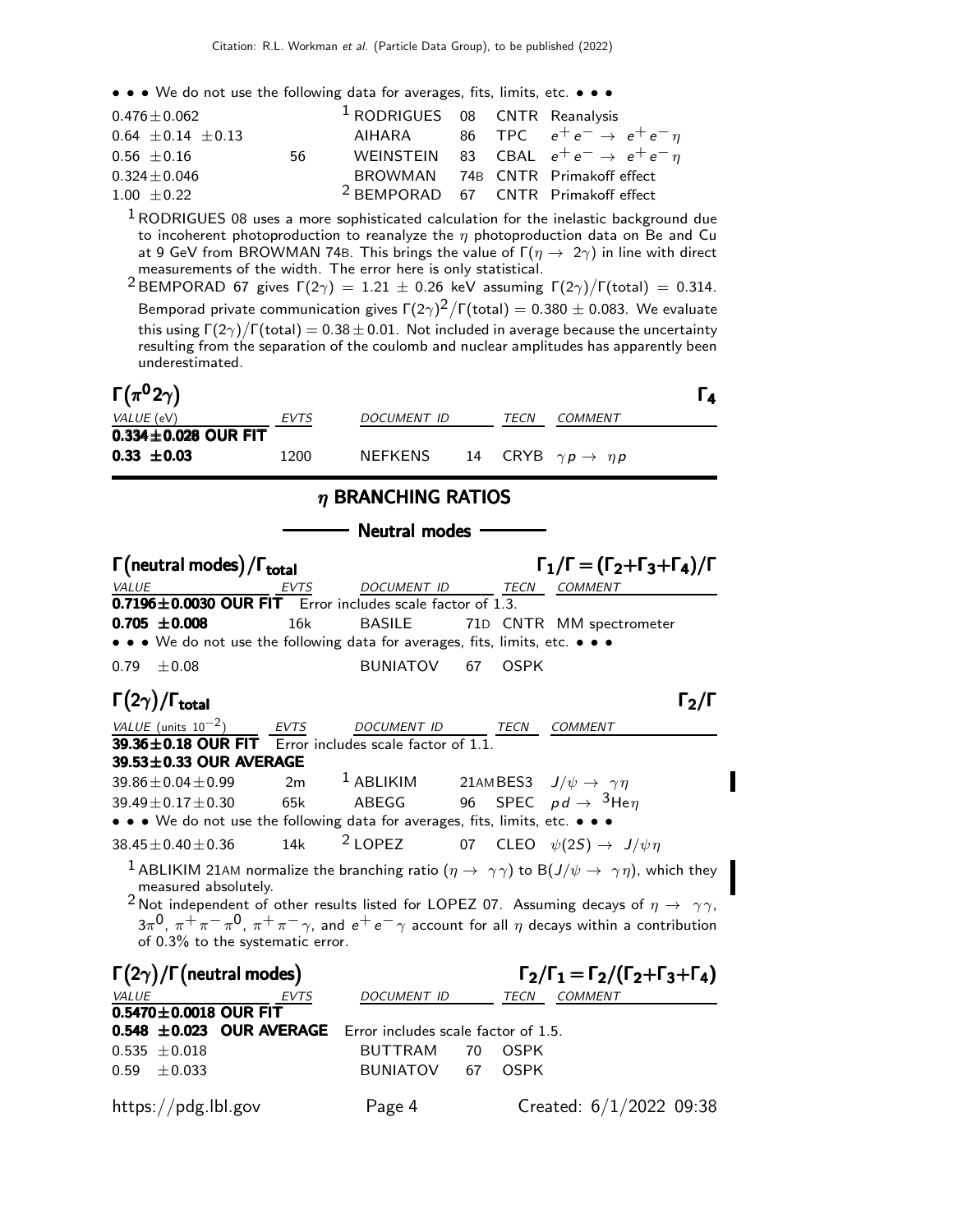| $0.52 \pm 0.09$   | -88 | ABROSIMOV 80 HLBC              |    |             |  |
|-------------------|-----|--------------------------------|----|-------------|--|
| $0.60 \pm 0.14$   | 113 | KENDALL 74                     |    | 0SPK        |  |
| $0.57 \pm 0.09$   |     | STRUGALSKI 71 HLBC             |    |             |  |
| $0.579 \pm 0.052$ |     | FELDMAN 67 OSPK                |    |             |  |
| $0.416 \pm 0.044$ |     | DIGIUGNO 66 CNTR Error doubled |    |             |  |
| $0.44 + 0.07$     |     | GRUNHAUS                       |    | 66 OSPK     |  |
| $0.39 \pm 0.06$   |     | $1$ JONES                      | 66 | <b>CNTR</b> |  |

 $<sup>1</sup>$  This result from combining cross sections from two different experiments.</sup>

| $\Gamma(3\pi^0)/\Gamma_{\rm total}$                                            |      |                                                                     | $\Gamma_3$ /I                                                                                                            |
|--------------------------------------------------------------------------------|------|---------------------------------------------------------------------|--------------------------------------------------------------------------------------------------------------------------|
| VALUE (units $10^{-2}$ )                                                       | EVTS | DOCUMENT ID TECN                                                    | COMMENT                                                                                                                  |
| 32.57 ± 0.21 OUR FIT Error includes scale factor of 1.2.                       |      |                                                                     |                                                                                                                          |
| $31.96 \pm 0.07 \pm 0.84$                                                      |      | 280k <sup>1</sup> ABLIKIM 21AMBES3 $J/\psi \rightarrow \gamma \eta$ |                                                                                                                          |
| • • • We do not use the following data for averages, fits, limits, etc. • • •  |      |                                                                     |                                                                                                                          |
| 34.03 ± 0.56 ± 0.49 1821 <sup>2</sup> LOPEZ 07 CLEO $\psi(2S) \to J/\psi \eta$ |      |                                                                     |                                                                                                                          |
| measured absolutely.<br>$\sim$                                                 |      |                                                                     | <sup>1</sup> ABLIKIM 21AM normalize the branching ratio $(\eta \to 3\pi^0)$ to B $(J/\psi \to \gamma \eta)$ , which they |

I

 $^2$ Not independent of other results listed for LOPEZ 07. Assuming decays of  $\eta$   $\rightarrow$   $\,\,\gamma\gamma$ ,  $3\pi^0$ ,  $\pi^+\pi^-\pi^0$ ,  $\pi^+\pi^-\gamma$ , and  $e^+e^-\gamma$  account for all  $\eta$  decays within a contribution of 0.3% to the systematic error.

|                 | $\Gamma(3\pi^0)/\Gamma$ (neutral modes) |       |                                                                                                                       |                 |                  | $\Gamma_3/\Gamma_1 = \Gamma_3/(\Gamma_2 + \Gamma_3 + \Gamma_4)$ |
|-----------------|-----------------------------------------|-------|-----------------------------------------------------------------------------------------------------------------------|-----------------|------------------|-----------------------------------------------------------------|
| VALUE           |                                         | EVTS  | DOCUMENT ID                                                                                                           |                 | TECN             | COMMENT                                                         |
|                 | $0.4526 \pm 0.0019$ OUR FIT             |       |                                                                                                                       |                 |                  |                                                                 |
|                 | $0.439 \pm 0.024$                       |       | <b>BUTTRAM</b>                                                                                                        | 70              | <b>OSPK</b>      |                                                                 |
|                 |                                         |       | • • • We do not use the following data for averages, fits, limits, etc. • • •                                         |                 |                  |                                                                 |
| 0.44            | ±0.08                                   | 75    | ABROSIMOV                                                                                                             | 80              | <b>HLBC</b>      |                                                                 |
| 0.32            | $\pm 0.09$                              |       | <b>STRUGALSKI</b>                                                                                                     | 71              | <b>HLBC</b>      |                                                                 |
| 0.41            | $\pm 0.033$                             |       | <b>BUNIATOV</b>                                                                                                       | 67              | <b>OSPK</b>      | Not indep. of $\Gamma(2\gamma)/$<br>$\Gamma$ (neutral modes)    |
|                 | $0.177 \pm 0.035$                       |       | FELDMAN                                                                                                               | 67              | <b>OSPK</b>      |                                                                 |
| 0.209           | ± 0.054                                 |       | <b>DIGIUGNO</b>                                                                                                       | 66              | <b>CNTR</b>      | Error doubled                                                   |
| 0.29            | $\pm 0.10$                              |       | <b>GRUNHAUS</b>                                                                                                       | 66              | <b>OSPK</b>      |                                                                 |
|                 | $\Gamma(3\pi^0)/\Gamma(2\gamma)$        |       |                                                                                                                       |                 |                  | $\Gamma_3/\Gamma_2$                                             |
| <i>VALUE</i>    | $0.827 \pm 0.006$ OUR FIT               | EVTS  | DOCUMENT ID                                                                                                           |                 | TECN             | <b>COMMENT</b>                                                  |
|                 | $0.829 \pm 0.007$ OUR AVERAGE           |       |                                                                                                                       |                 |                  |                                                                 |
|                 | $0.884 \pm 0.022 \pm 0.019$             | 1821  | <b>LOPEZ</b>                                                                                                          | 07              |                  | CLEO $\psi(2S) \rightarrow J/\psi \eta$                         |
|                 | $0.817 \pm 0.012 \pm 0.032$             | 17.4k | <sup>1</sup> AKHMETSHIN 05                                                                                            |                 |                  | CMD2 $e^+e^- \rightarrow \phi \rightarrow \eta \gamma$          |
|                 | $0.826 \pm 0.024$                       |       | ACHASOV                                                                                                               |                 |                  | 00D SND $e^+e^- \rightarrow \phi \rightarrow \eta \gamma$       |
|                 | $0.832 \pm 0.005 \pm 0.012$             |       | <b>KRUSCHE</b>                                                                                                        |                 |                  | 95D SPEC $\gamma p \rightarrow \eta p$ , threshold              |
|                 | $0.841 + 0.034$                         |       | AMSLER                                                                                                                | 93              |                  | CBAR $\bar{p}p \to \pi^+\pi^-\eta$ at rest                      |
|                 | $0.822 \pm 0.009$                       |       | <b>ALDE</b>                                                                                                           | 84              | GAM <sub>2</sub> |                                                                 |
|                 |                                         |       |                                                                                                                       |                 |                  |                                                                 |
|                 |                                         |       | $\bullet \bullet \bullet$ We do not use the following data for averages, fits, limits, etc. $\bullet \bullet \bullet$ |                 |                  |                                                                 |
|                 | $0.796 \pm 0.016 \pm 0.016$             |       | <b>ACHASOV</b>                                                                                                        | $00\,$          | <b>SND</b>       | See ACHASOV 00D                                                 |
| $0.91 \pm 0.14$ |                                         |       | <b>COX</b>                                                                                                            | 70 <sub>B</sub> | <b>HBC</b>       |                                                                 |
| $0.75 \pm 0.09$ |                                         |       | <b>DEVONS</b>                                                                                                         | 70              | <b>OSPK</b>      |                                                                 |
|                 |                                         |       |                                                                                                                       |                 |                  |                                                                 |

https://pdg.lbl.gov Page 5 Created: 6/1/2022 09:38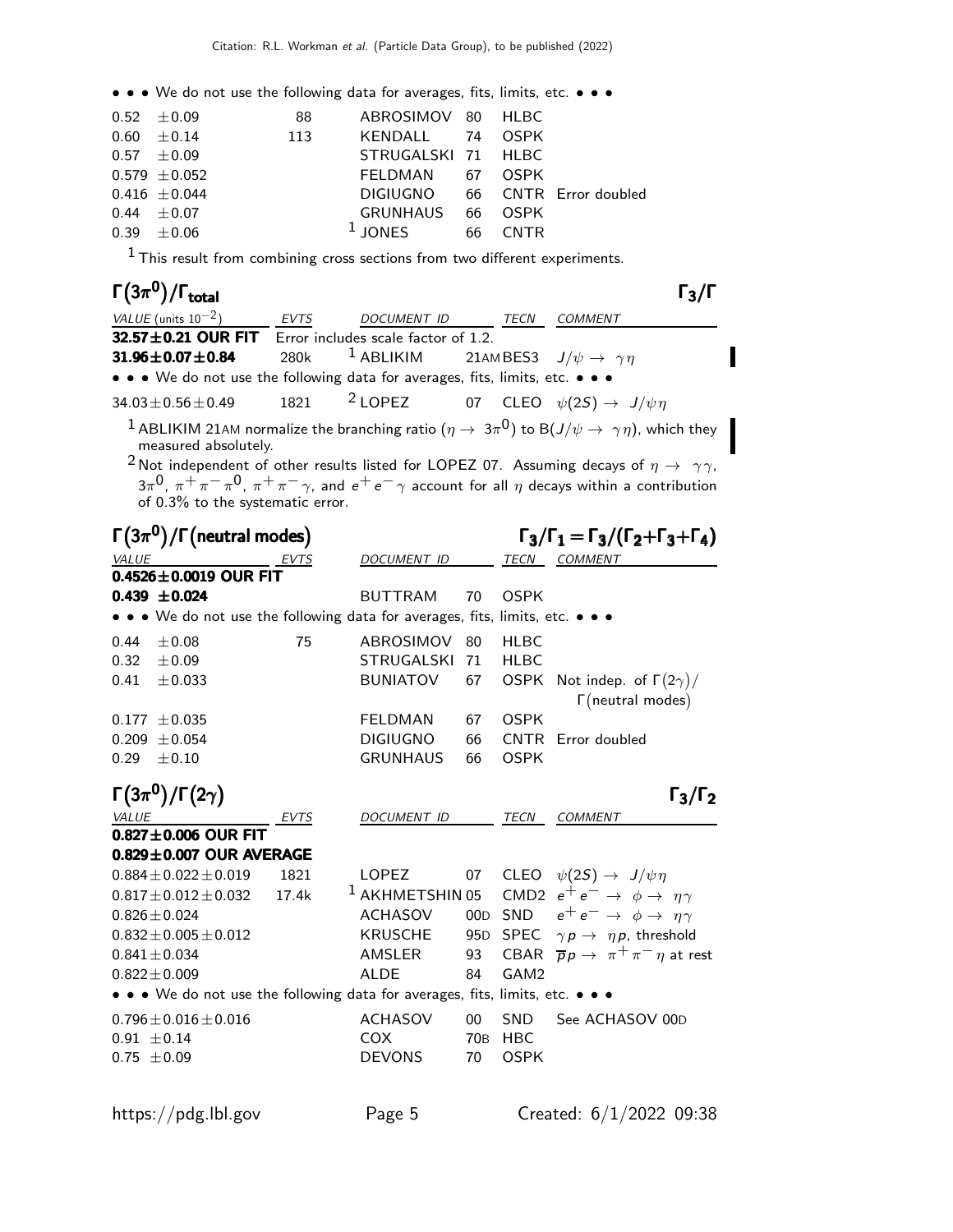| $0.88 \pm 0.16$ | BAI TAY | 67D DBC |                             |
|-----------------|---------|---------|-----------------------------|
| $1.1 \pm 0.2$   | CENCE   | 67 OSPK |                             |
| $1.25 \pm 0.39$ | BACCL   |         | 63 CNTR Inverse BR reported |

1 Uses result from AKHMETSHIN 01B.

| $\Gamma(\pi^0 2\gamma)/\Gamma_{\rm total}$                                    |                      | Early results are summarized in the review by LANDSBERG 85.                                                                                                                                                                                                                                                                                                                                                                                              |    |        |                                                           |             | $\Gamma_4/\Gamma$   |
|-------------------------------------------------------------------------------|----------------------|----------------------------------------------------------------------------------------------------------------------------------------------------------------------------------------------------------------------------------------------------------------------------------------------------------------------------------------------------------------------------------------------------------------------------------------------------------|----|--------|-----------------------------------------------------------|-------------|---------------------|
| VALUE (units $10^{-4}$ ) CL% EVTS                                             |                      | <b>DOCUMENT ID</b>                                                                                                                                                                                                                                                                                                                                                                                                                                       |    | TECN   | <b>COMMENT</b>                                            |             |                     |
| 2.55±0.22 OUR FIT                                                             |                      |                                                                                                                                                                                                                                                                                                                                                                                                                                                          |    |        |                                                           |             |                     |
| $2.21 \pm 0.24 \pm 0.47$                                                      | $\approx 500$        | $1$ PRAKHOV                                                                                                                                                                                                                                                                                                                                                                                                                                              | 08 |        | CRYB $\pi^- p \to \eta n \approx$ threshold               |             |                     |
| • • • We do not use the following data for averages, fits, limits, etc. • • • |                      |                                                                                                                                                                                                                                                                                                                                                                                                                                                          |    |        |                                                           |             |                     |
| 3.5 $\pm$ 0.7 $\pm$ 0.6                                                       | 1.6k                 | $2,3$ PRAKHOV                                                                                                                                                                                                                                                                                                                                                                                                                                            | 05 |        | CRYB See PRAKHOV 08                                       |             |                     |
| < 8.4                                                                         | 90<br>$\overline{7}$ | ACHASOV                                                                                                                                                                                                                                                                                                                                                                                                                                                  |    |        | 01D SND $e^+e^- \rightarrow \phi \rightarrow \eta \gamma$ |             |                     |
| $<$ 30                                                                        | 90<br>$\mathbf 0$    | DAVYDOV                                                                                                                                                                                                                                                                                                                                                                                                                                                  | 81 |        | GAM2 $\pi^- p \rightarrow \eta n$                         |             |                     |
|                                                                               |                      | $1$ PRAKHOV 08 is a reanalysis of the data of PRAKHOV 05, using for the first time the<br>invariant-mass spectrum of the two photons.<br><sup>2</sup> Normalized using $\Gamma(\eta \to 2\gamma)/\Gamma = 0.3943 \pm 0.0026$ .<br>$3$ This measurement and the independent analysis of the same data by KNECHT 04 both<br>imply a lower value of $\Gamma(\pi^0 2\gamma)$ than the one obtained by ALDE 84 from $\Gamma(\pi^0 2\gamma)/\Gamma(2\gamma)$ . |    |        |                                                           |             |                     |
| $\Gamma(\pi^0 2\gamma)/\Gamma(2\gamma)$                                       |                      |                                                                                                                                                                                                                                                                                                                                                                                                                                                          |    |        |                                                           |             | $\Gamma_4/\Gamma_2$ |
| VALUE (units $10^{-3}$ )                                                      |                      | DOCUMENT ID                                                                                                                                                                                                                                                                                                                                                                                                                                              |    |        | TECN CHG                                                  | COMMENT     |                     |
| $0.65 \pm 0.06$ OUR FIT                                                       | EVTS                 |                                                                                                                                                                                                                                                                                                                                                                                                                                                          |    |        |                                                           |             |                     |
| $1.8 \pm 0.4$                                                                 |                      | <b>ALDE</b>                                                                                                                                                                                                                                                                                                                                                                                                                                              | 84 | GAM2 0 |                                                           |             |                     |
| • • • We do not use the following data for averages, fits, limits, etc. •     |                      |                                                                                                                                                                                                                                                                                                                                                                                                                                                          |    |        |                                                           |             |                     |
| $2.5 \pm 0.6$                                                                 | 70                   | <b>BINON</b>                                                                                                                                                                                                                                                                                                                                                                                                                                             | 82 | GAM2   |                                                           | See ALDE 84 |                     |
| $\Gamma(\pi^0 2\gamma)/\Gamma(3\pi^0)$                                        |                      |                                                                                                                                                                                                                                                                                                                                                                                                                                                          |    |        |                                                           |             | $\Gamma_4/\Gamma_3$ |
| VALUE (units $10^{-4}$ )                                                      |                      | DOCUMENT ID                                                                                                                                                                                                                                                                                                                                                                                                                                              |    | TECN   | <b>COMMENT</b>                                            |             |                     |
| 7.8±0.7 OUR FIT                                                               |                      |                                                                                                                                                                                                                                                                                                                                                                                                                                                          |    |        |                                                           |             |                     |
| • • • We do not use the following data for averages, fits, limits, etc. • • • |                      |                                                                                                                                                                                                                                                                                                                                                                                                                                                          |    |        |                                                           |             |                     |
| $8.3 \pm 2.8 \pm 1.4$                                                         |                      | $1$ KNECHT 04                                                                                                                                                                                                                                                                                                                                                                                                                                            |    |        | CRYB $\pi^- p \to n\eta$                                  |             |                     |
|                                                                               |                      | <sup>1</sup> Independent analysis of same data as PRAKHOV 05.                                                                                                                                                                                                                                                                                                                                                                                            |    |        |                                                           |             |                     |
| $\Gamma(2\pi^0 2\gamma)/\Gamma_{\rm total}$<br><b>VALUE</b>                   | $CL\%$               | <u>DOCUMENT ID</u>                                                                                                                                                                                                                                                                                                                                                                                                                                       |    |        | <b>TECN COMMENT</b>                                       |             | $\Gamma_5/\Gamma$   |
| $< 1.2 \times 10^{-3}$                                                        | 90                   | $1$ NEFKENS                                                                                                                                                                                                                                                                                                                                                                                                                                              |    |        | 05A CRYB p(720 MeV/c) $\pi^ \rightarrow$ n $\eta$         |             |                     |
| • • • We do not use the following data for averages, fits, limits, etc. • • • |                      |                                                                                                                                                                                                                                                                                                                                                                                                                                                          |    |        |                                                           |             |                     |
| ${<}4.0\times10^{-3}$                                                         | 90                   | <b>BLIK</b>                                                                                                                                                                                                                                                                                                                                                                                                                                              | 07 |        | GAM4 $\pi^- p \to \eta n$                                 |             |                     |
|                                                                               |                      | <sup>1</sup> Measurement is done in limited $\gamma\gamma$ energy range.                                                                                                                                                                                                                                                                                                                                                                                 |    |        |                                                           |             |                     |
| $\Gamma(4\gamma)/\Gamma_{\rm total}$                                          |                      |                                                                                                                                                                                                                                                                                                                                                                                                                                                          |    |        |                                                           |             | $\Gamma_6/\Gamma$   |
| $< 2.8 \times 10^{-4}$                                                        | CL%                  | DOCUMENT ID                                                                                                                                                                                                                                                                                                                                                                                                                                              |    |        | TECN COMMENT                                              |             |                     |
|                                                                               | 90                   | <b>BLIK</b>                                                                                                                                                                                                                                                                                                                                                                                                                                              | 07 |        | GAM4 $\pi^- p \rightarrow \eta n$                         |             |                     |
| $\Gamma(\text{invisible})/\Gamma(2\gamma)$                                    |                      |                                                                                                                                                                                                                                                                                                                                                                                                                                                          |    |        |                                                           |             | $\Gamma_7/\Gamma_2$ |
| <u>VALUE</u>                                                                  | CL%                  | DOCUMENT ID TECN COMMENT                                                                                                                                                                                                                                                                                                                                                                                                                                 |    |        |                                                           |             |                     |
| $< 2.6 \times 10^{-4}$                                                        | 90                   | <sup>1</sup> ABLIKIM                                                                                                                                                                                                                                                                                                                                                                                                                                     |    |        | 13 BES3 $J/\psi \rightarrow \phi \eta$                    |             |                     |
| https://pdg.lbl.gov                                                           |                      | Page 6                                                                                                                                                                                                                                                                                                                                                                                                                                                   |    |        | Created: $6/1/2022$ 09:38                                 |             |                     |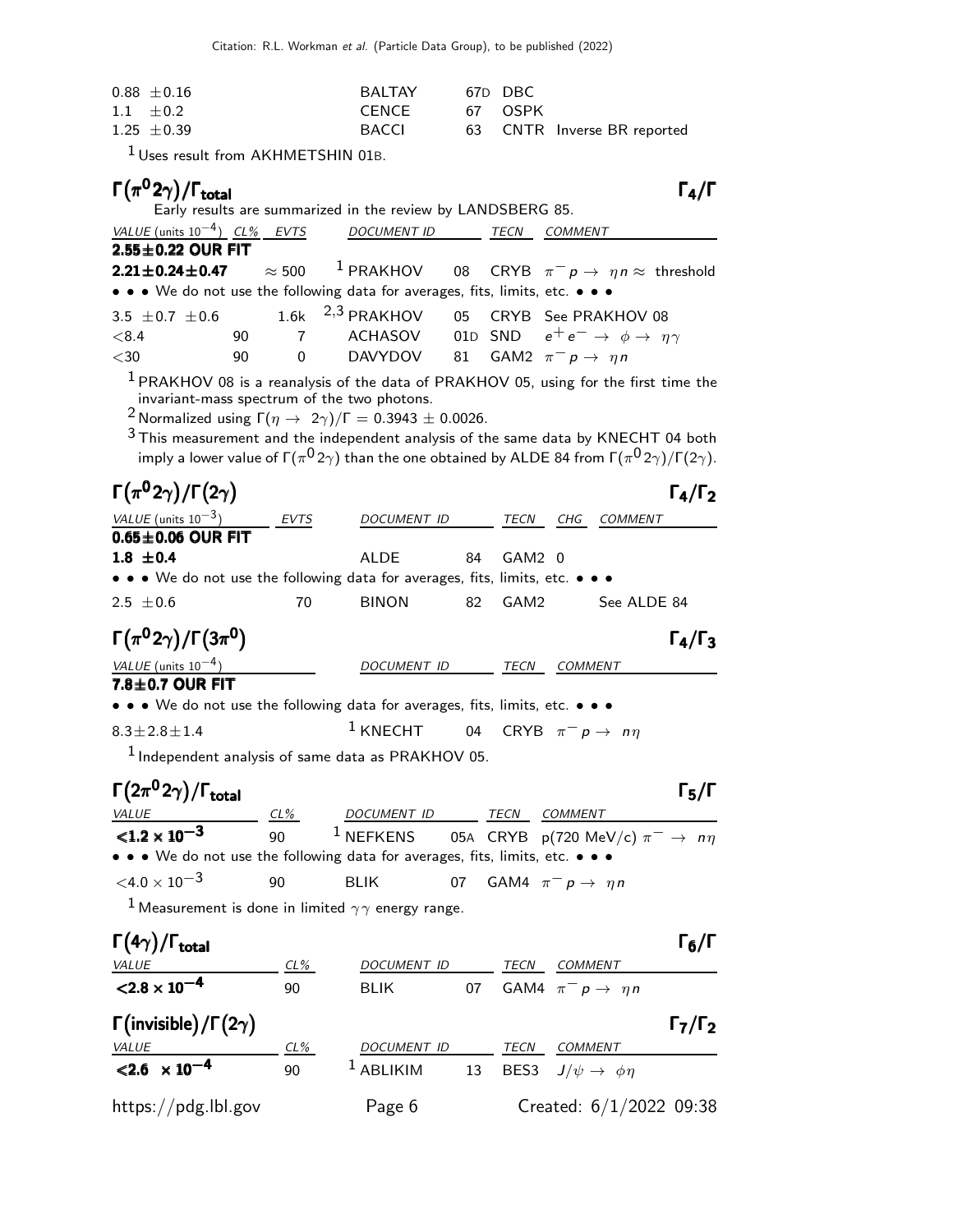$\langle 1.65 \times 10^{-3}$  90 <sup>2</sup> ABLIKIM 06Q BES2  $J/\psi \to \phi \eta$ 

<sup>1</sup> Based on 225M  $J/\psi$  decays.

<sup>2</sup> Based on 58M  $J/\psi$  decays.

- Charged modes -

 $\mathsf{\Gamma}(\mathsf{charged~modes})$ Γ(charged modes)/Γ<sub>total</sub> Γ $_8$ /Γ = (Γ $_9+$ Γ $_{10}+$ Γ $_{11}+$ Γ $_{12}+$ Γ $_{16}$ )/Γ VALUE DOCUMENT ID  $0.2804 \pm 0.0030$  OUR FIT Error includes scale factor of 1.3.

 $\Gamma(\pi^+\pi^-\pi^0)/\Gamma_{\text{total}}$  Γg/Γ )/Γ<sub>total</sub>Γ9/Γ VALUE (units  $10^{-2}$ ) EVTS DOCUMENT ID TECN COMMENT **23.02±0.25 OUR FIT** Error includes scale factor of 1.2.<br>**23.04±0.03±0.54** 60k  $1$  ABLIKIM 21AN **23.04±0.03±0.54** 60k <sup>1</sup> ABLIKIM 21AMBES3  $J/\psi \to \gamma \eta$ • • • We do not use the following data for averages, fits, limits, etc. • • •  $22.60 \pm 0.35 \pm 0.29$  3915 <sup>2</sup> LOPEZ 07 CLEO  $\psi(2S) \to J/\psi \eta$  $^1$  ABLIKIM 21AM normalize the branching ratio  $(\eta \rightarrow \pi^+ \pi^- \pi^0)$  to B $(J/\psi \rightarrow \gamma \eta),$ which they measured absolutely. <sup>2</sup> Not independent of other results listed for LOPEZ 07. Assuming decays of  $\eta \to \gamma \gamma$ ,  $3\pi^0$ ,  $\pi^+\pi^-\pi^0$ ,  $\pi^+\pi^-\gamma$ , and  $e^+e^-\gamma$  account for all  $\eta$  decays within a contribution

of 0.3% to the systematic error.

| $\Gamma$ (neutral modes)/ $\Gamma(\pi^+\pi^-\pi^0)$       |             | $\Gamma_1/\Gamma_9 = (\Gamma_2 + \Gamma_3 + \Gamma_4)/\Gamma_9$ |     |             |  |
|-----------------------------------------------------------|-------------|-----------------------------------------------------------------|-----|-------------|--|
| <i>VALUE</i>                                              | <b>EVTS</b> | <b>DOCUMENT ID</b>                                              |     | TECN        |  |
| $3.13\pm0.05$ OUR FIT Error includes scale factor of 1.3. |             |                                                                 |     |             |  |
| $3.26 \pm 0.30$ OUR AVERAGE                               |             |                                                                 |     |             |  |
| $2.54 \pm 1.89$                                           | 74          | KENDALL                                                         | 74  | <b>OSPK</b> |  |
| 3.4 $\pm 1.1$                                             | 29          | AGUILAR- 72B HBC                                                |     |             |  |
| $2.83 \pm 0.80$                                           | 70          | <sup>1</sup> BLOODWO 72B HBC                                    |     |             |  |
| 3.6 $\pm$ 0.6                                             | 244         | <b>FLATTE</b>                                                   | 67B | HBC         |  |
| $2.89 \pm 0.56$                                           |             | ALFF-                                                           | 66  | <b>HBC</b>  |  |
| 3.6 $\pm 0.8$                                             | 50          | KRAEMER                                                         | 64  | DBC         |  |
| $3.8 + 1.1$                                               |             | <b>PAULI</b>                                                    | 64  | DBC         |  |

 $<sup>1</sup>$  Error increased from published value 0.5 by Bloodworth (private communication).</sup>

| $\Gamma(2\gamma)/\Gamma(\pi^+\pi^-\pi^0)$               |      |               |    |             | $\Gamma_2/\Gamma_9$                                                                                                                               |
|---------------------------------------------------------|------|---------------|----|-------------|---------------------------------------------------------------------------------------------------------------------------------------------------|
| <i>VALUE</i>                                            | EVTS | DOCUMENT ID   |    | TECN        | <b>COMMENT</b>                                                                                                                                    |
| 1.710±0.025 OUR FIT Error includes scale factor of 1.2. |      |               |    |             |                                                                                                                                                   |
| 1.70 $\pm$ 0.04 OUR AVERAGE                             |      |               |    |             |                                                                                                                                                   |
| $1.704 \pm 0.032 \pm 0.026$ 3915                        |      | $1$ LOPEZ     |    |             | 07 CLEO $\psi(2S) \rightarrow J/\psi \eta$                                                                                                        |
| $1.61 \pm 0.14$                                         |      | ABLIKIM       |    |             | 06E BES2 $e^+e^- \rightarrow J/\psi \rightarrow \eta \gamma$                                                                                      |
| $1.78 \pm 0.10 \pm 0.13$                                | 1077 | AMSLER        |    |             | 95 CBAR $\overline{p}p \rightarrow \pi^+\pi^-\eta$ at rest                                                                                        |
| 1.72 $\pm$ 0.25                                         | 401  | <b>BAGLIN</b> | 69 | <b>HLBC</b> |                                                                                                                                                   |
| $1.61 \pm 0.39$                                         |      | <b>FOSTER</b> | 65 | <b>HBC</b>  |                                                                                                                                                   |
|                                                         |      |               |    |             | <sup>1</sup> LOPEZ 07 reports $\Gamma(\eta \to \pi^+ \pi^- \pi^0)$ / $\Gamma(\eta \to 2\gamma) = \Gamma_9/\Gamma_2 = 0.587 \pm 0.011 \pm 0.009$ . |

Π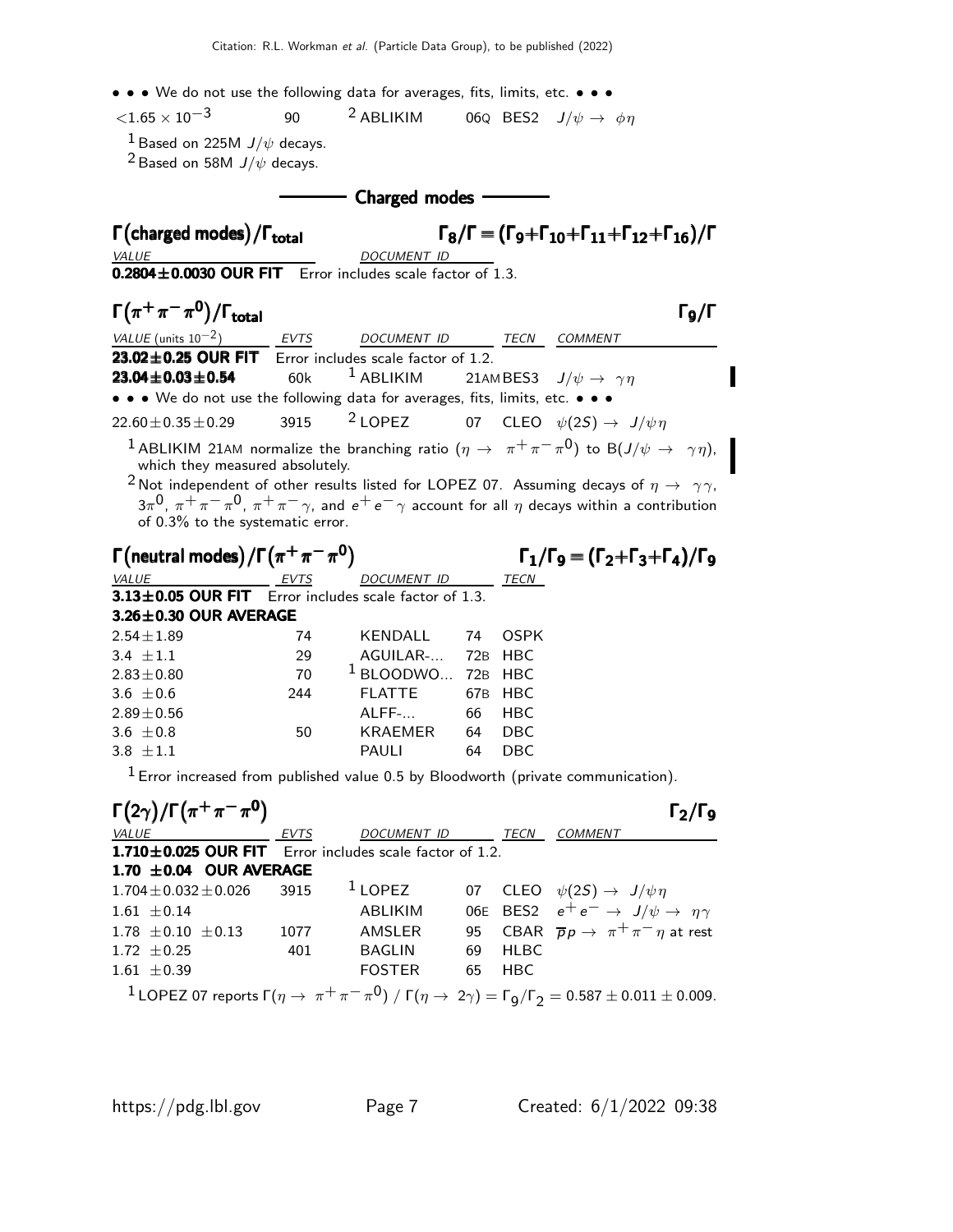| $\Gamma(3\pi^{0})/\Gamma(\pi^{+}\pi^{-}\pi^{0})$                                                                                              |             |                                                                                    |                 |             |                                                           | $\Gamma_3/\Gamma_9$            |
|-----------------------------------------------------------------------------------------------------------------------------------------------|-------------|------------------------------------------------------------------------------------|-----------------|-------------|-----------------------------------------------------------|--------------------------------|
| VALUE                                                                                                                                         | EVTS        | DOCUMENT ID                                                                        |                 | TECN        | <b>COMMENT</b>                                            |                                |
| 1.415±0.023 OUR FIT Error includes scale factor of 1.2.                                                                                       |             |                                                                                    |                 |             |                                                           |                                |
| 1.48 $\pm$ 0.05 OUR AVERAGE                                                                                                                   |             |                                                                                    |                 |             |                                                           |                                |
| 1.46 $\pm$ 0.03 $\pm$ 0.09                                                                                                                    |             | <b>ACHASOV</b>                                                                     |                 |             | 06A SND $e^+e^- \rightarrow \eta \gamma$                  |                                |
| $1.52 \pm 0.04 \pm 0.08$                                                                                                                      | 23k         | <sup>1</sup> AKHMETSHIN 01B CMD2 $e^+e^- \rightarrow \phi \rightarrow \eta \gamma$ |                 |             |                                                           |                                |
| 1.44 $\pm 0.09 \pm 0.10$                                                                                                                      | 1627        | AMSLER                                                                             | 95              |             | CBAR $\overline{p}p \rightarrow \pi^+\pi^-\eta$ at rest   |                                |
| $^{+0.15}_{-0.29}$<br>1.50                                                                                                                    | 199         | <b>BAGLIN</b>                                                                      | 69              | <b>HLBC</b> |                                                           |                                |
| $^{+0.20}_{-0.17}$<br>1.47                                                                                                                    |             | <b>BULLOCK</b>                                                                     | 68              | <b>HLBC</b> |                                                           |                                |
| • • • We do not use the following data for averages, fits, limits, etc. • • •                                                                 |             |                                                                                    |                 |             |                                                           |                                |
| 1.3<br>$\pm 0.4$                                                                                                                              |             | <b>BAGLIN</b>                                                                      | 67B             | HLBC        |                                                           |                                |
| $0.90 \pm 0.24$                                                                                                                               |             | <b>FOSTER</b>                                                                      | 65              | <b>HBC</b>  |                                                           |                                |
| 2.0<br>$\pm 1.0$                                                                                                                              |             | <b>FOELSCHE</b>                                                                    | 64              | <b>HBC</b>  |                                                           |                                |
| $0.83 \pm 0.32$                                                                                                                               |             | CRAWFORD                                                                           | 63              | <b>HBC</b>  |                                                           |                                |
| <sup>1</sup> AKHMETSHIN 01B uses results from AKHMETSHIN 99F.                                                                                 |             |                                                                                    |                 |             |                                                           |                                |
| $\Gamma(\pi^+\pi^-\pi^0)/[\Gamma(2\gamma)+\Gamma(3\pi^0)]$                                                                                    |             |                                                                                    |                 |             |                                                           | $\Gamma_9/(\Gamma_2+\Gamma_3)$ |
| <b>VALUE</b>                                                                                                                                  |             | DOCUMENT ID                                                                        |                 |             | TECN COMMENT                                              |                                |
| 0.320 ±0.005 OUR FIT Error includes scale factor of 1.2.                                                                                      |             |                                                                                    |                 |             |                                                           |                                |
| $0.304 \pm 0.012$                                                                                                                             |             | <b>ACHASOV</b>                                                                     |                 |             | 00D SND $e^+e^- \rightarrow \phi \rightarrow \eta \gamma$ |                                |
| • • • We do not use the following data for averages, fits, limits, etc. • • •                                                                 |             |                                                                                    |                 |             |                                                           |                                |
| $0.3141 \pm 0.0081 \pm 0.0058$                                                                                                                |             | ACHASOV                                                                            |                 | 00B SND     | See ACHASOV 00D                                           |                                |
| $\Gamma(\pi^+\pi^-\gamma)/\Gamma_{\rm total}$                                                                                                 |             |                                                                                    |                 |             |                                                           | $\Gamma_{10}/\Gamma$           |
| VALUE (units $10^{-2}$ )                                                                                                                      | EVTS        | DOCUMENT ID TECN COMMENT                                                           |                 |             |                                                           |                                |
| 4.28±0.07 OUR FIT                                                                                                                             |             | Error includes scale factor of 1.1.                                                |                 |             |                                                           |                                |
| $4.38 \pm 0.02 \pm 0.10$                                                                                                                      | 200k        | $1$ ABLIKIM                                                                        |                 |             | 21AMBES3 $J/\psi \rightarrow \gamma \eta$                 |                                |
| • • • We do not use the following data for averages, fits, limits, etc. • • •                                                                 |             |                                                                                    |                 |             |                                                           |                                |
| $3.96 \pm 0.14 \pm 0.14$                                                                                                                      | 859         | $2$ LOPEZ                                                                          |                 |             | 07 CLEO $\psi(2S) \rightarrow J/\psi \eta$                |                                |
| $^1$ ABLIKIM 21AM normalize the branching ratio $(\eta\to\pi^+\pi^-\gamma)$ to B $(J/\psi\to\gamma\eta)$ , which<br>they measured absolutely. |             |                                                                                    |                 |             |                                                           |                                |
| $^2$ Not independent of other results listed for LOPEZ 07. Assuming decays of $\eta \rightarrow \gamma \gamma$ ,                              |             |                                                                                    |                 |             |                                                           |                                |
| $3\pi^0$ , $\pi^+\pi^-\pi^0$ , $\pi^+\pi^-\gamma$ , and $e^+e^-\gamma$ account for all $\eta$ decays within a contribution                    |             |                                                                                    |                 |             |                                                           |                                |
| of 0.3% to the systematic error.                                                                                                              |             |                                                                                    |                 |             |                                                           |                                |
| $\Gamma(\pi^+\pi^-\gamma)/\Gamma(\pi^+\pi^-\pi^0)$                                                                                            |             |                                                                                    |                 |             |                                                           | $\Gamma_{10}/\Gamma_{9}$       |
| <b>VALUE</b>                                                                                                                                  | <u>EVTS</u> | DOCUMENT ID                                                                        |                 | TECN        | COMMENT                                                   |                                |
| $0.1858 \pm 0.0025$ OUR FIT                                                                                                                   |             |                                                                                    |                 |             |                                                           |                                |
| $0.1847 \pm 0.0030$ OUR AVERAGE                                                                                                               |             | Error includes scale factor of 1.1.                                                |                 |             |                                                           |                                |
| $0.1856 \pm 0.0005 \pm 0.0028$                                                                                                                | 200k        | <b>BABUSCI</b>                                                                     | 13              |             | KLOE $e^+e^- \rightarrow \phi \rightarrow \eta \gamma$    |                                |
| $0.175 \pm 0.007 \pm 0.006$                                                                                                                   | 859         | <b>LOPEZ</b>                                                                       | 07              |             | CLEO $\psi(2S) \rightarrow J/\psi \eta$                   |                                |
| • • • We do not use the following data for averages, fits, limits, etc. • • •                                                                 |             |                                                                                    |                 |             |                                                           |                                |
| $0.209 \pm 0.004$                                                                                                                             | 18k         | <b>THALER</b>                                                                      | 73              | <b>ASPK</b> |                                                           |                                |
| $0.201 \pm 0.006$                                                                                                                             | 7250        | <b>GORMLEY</b>                                                                     | 70              | <b>ASPK</b> |                                                           |                                |
| 0.28<br>±0.04                                                                                                                                 |             | <b>BALTAY</b>                                                                      | 67 <sub>B</sub> | DBC         |                                                           |                                |
| 0.25<br>$\pm$ 0.035                                                                                                                           |             | LITCHFIELD                                                                         | 67              | <b>DBC</b>  |                                                           |                                |
| 0.30<br>$\pm 0.06$                                                                                                                            |             | CRAWFORD                                                                           | 66              | HBC         |                                                           |                                |
| $0.196 \pm 0.041$                                                                                                                             |             | <b>FOSTER</b>                                                                      |                 | 65C HBC     |                                                           |                                |
| https://pdg.lbl.gov                                                                                                                           |             | Page 8                                                                             |                 |             | Created: $6/1/2022$ 09:38                                 |                                |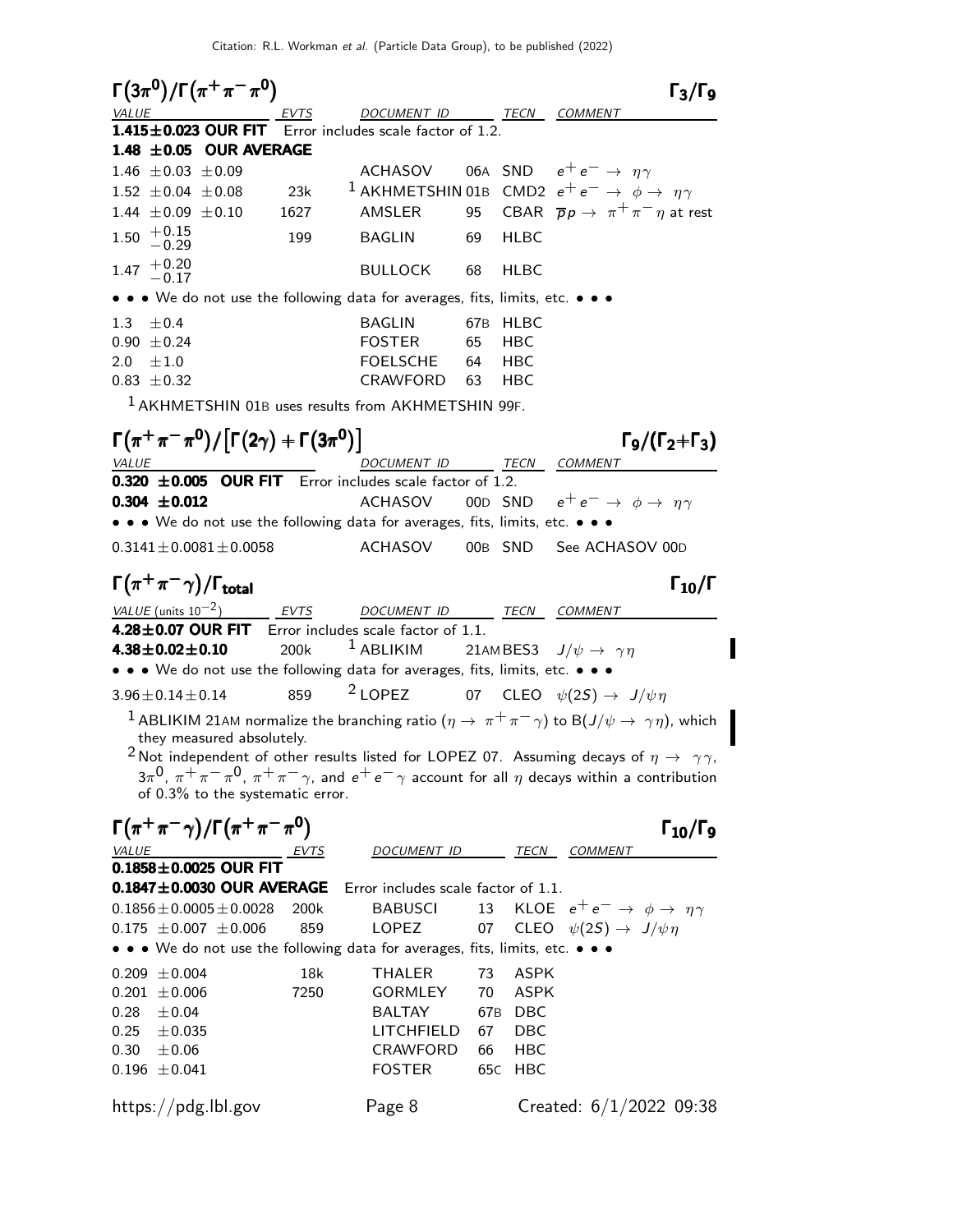| $\Gamma(e^+e^-\gamma)/\Gamma_{\rm total}$                                                                                                                                                                                                                                          |             |                    |          |                   |                                                                                                                 | $\Gamma_{11}/\Gamma$      |
|------------------------------------------------------------------------------------------------------------------------------------------------------------------------------------------------------------------------------------------------------------------------------------|-------------|--------------------|----------|-------------------|-----------------------------------------------------------------------------------------------------------------|---------------------------|
| $\frac{VALUE \text{ (units 10}^{-3})}{6.9 \pm 0.4}$ OUR FIT Error includes scale factor of 1.2.                                                                                                                                                                                    |             |                    |          |                   | TECN COMMENT                                                                                                    |                           |
|                                                                                                                                                                                                                                                                                    |             |                    |          |                   |                                                                                                                 |                           |
| 6.7 $\pm$ 0.5 OUR AVERAGE Error includes scale factor of 1.2.                                                                                                                                                                                                                      |             |                    |          |                   |                                                                                                                 |                           |
| 6.6 $\pm$ 0.4 $\pm$ 0.4                                                                                                                                                                                                                                                            |             | 1345 BERGHAUSER 11 |          |                   | SPEC $\gamma p \rightarrow p \eta$                                                                              |                           |
| 7.8 $\pm$ 0.5 $\pm$ 0.8 435 $\pm$ 31 BERLOWSKI 08 WASA $pd \rightarrow$ <sup>3</sup> He $\eta$                                                                                                                                                                                     |             |                    |          |                   | ACHASOV 01B SND $e^+e^- \rightarrow \phi \rightarrow \eta \gamma$                                               |                           |
| $5.15 \pm 0.62 \pm 0.74$                                                                                                                                                                                                                                                           | 283         |                    |          |                   |                                                                                                                 |                           |
| $7.10 \pm 0.64 \pm 0.46$                                                                                                                                                                                                                                                           | 323         |                    |          |                   | AKHMETSHIN 01 $\,$ CMD2 $\,$ e $^+$ e $^-\,$ $\rightarrow$ $\,$ $\phi$ $\rightarrow$ $\,$ $\eta\gamma$          |                           |
| • • • We do not use the following data for averages, fits, limits, etc. • • •<br>9.4 $\pm$ 0.7 $\pm$ 0.5                                                                                                                                                                           | 172         | $1$ LOPEZ          |          |                   | 07 CLEO $\psi(2S) \rightarrow J/\psi \eta$                                                                      |                           |
|                                                                                                                                                                                                                                                                                    |             |                    |          |                   |                                                                                                                 |                           |
| $^1$ Not independent of other results listed for LOPEZ 07. Assuming decays of $\eta \rightarrow \gamma \gamma$ ,<br>$3\pi^0$ , $\pi^+\pi^-\pi^0$ , $\pi^+\pi^-\gamma$ , and $e^+e^-\gamma$ account for all $\eta$ decays within a contribution<br>of 0.3% to the systematic error. |             |                    |          |                   |                                                                                                                 |                           |
| $\Gamma(e^+e^-\gamma)/\Gamma(\pi^+\pi^-\gamma)$                                                                                                                                                                                                                                    |             |                    |          |                   |                                                                                                                 | $\Gamma_{11}/\Gamma_{10}$ |
| $\underbrace{VALUE}$ $\underbrace{EVTS}$ DOCUMENT ID TECN COMMENT<br><b>0.161±0.010 OUR FIT</b> Error includes scale factor of 1.2.                                                                                                                                                |             |                    |          |                   |                                                                                                                 |                           |
|                                                                                                                                                                                                                                                                                    |             |                    |          |                   |                                                                                                                 |                           |
| $0.237 \pm 0.021 \pm 0.015$ 172                                                                                                                                                                                                                                                    |             |                    |          |                   | LOPEZ 07 CLEO $\psi(2S) \rightarrow J/\psi \eta$                                                                |                           |
| $\Gamma(e^+e^-\gamma)/\Gamma(\pi^+\pi^-\pi^0)$                                                                                                                                                                                                                                     |             |                    |          |                   |                                                                                                                 | $\Gamma_{11}/\Gamma_{9}$  |
| $\underline{\text{VALUE}}$ (units 10 <sup>-2</sup> ) EVTS DOCUMENT ID<br><b>2.98±0.19 OUR FIT</b> Error includes scale factor of 1.3.                                                                                                                                              |             | DOCUMENT ID        |          |                   | TECN COMMENT                                                                                                    |                           |
|                                                                                                                                                                                                                                                                                    |             |                    |          |                   |                                                                                                                 |                           |
| 2.1 $\pm 0.5$                                                                                                                                                                                                                                                                      | 80          | <b>JANE</b>        |          |                   | 75B OSPK See the erratum                                                                                        |                           |
| $\Gamma(\mathsf{neutral~modes})/\lceil \Gamma(\pi^+\pi^-\pi^0)+\Gamma(\pi^+\pi^-\gamma)+\Gamma(e^+e^-\gamma)\rceil$                                                                                                                                                                |             |                    |          |                   | $\Gamma_1/(\Gamma_9+\Gamma_{10}+\Gamma_{11}) = (\Gamma_2+\Gamma_3+\Gamma_4)/(\Gamma_9+\Gamma_{10}+\Gamma_{11})$ |                           |
| VALUE                                                                                                                                                                                                                                                                              | EVTS        | DOCUMENT ID TECN   |          |                   |                                                                                                                 |                           |
| 2.57±0.04 OUR FIT Error includes scale factor of 1.3.                                                                                                                                                                                                                              |             |                    |          |                   |                                                                                                                 |                           |
| $2.64 \pm 0.23$<br>• • • We do not use the following data for averages, fits, limits, etc. • • •                                                                                                                                                                                   |             | <b>BALTAY</b>      |          | 67B DBC           |                                                                                                                 |                           |
|                                                                                                                                                                                                                                                                                    |             | $1$ JAMES          |          |                   |                                                                                                                 |                           |
| 4.5 $\pm 1.0$                                                                                                                                                                                                                                                                      | 280<br>53   | $1$ BASTIEN        | 66       | <b>HBC</b>        |                                                                                                                 |                           |
| $3.20 \pm 1.26$<br>$2.5 \pm 1.0$                                                                                                                                                                                                                                                   | 10          | $1$ PICKUP         | 62<br>62 | HBC<br><b>HBC</b> |                                                                                                                 |                           |
| $^1$ These experiments are not used in the averages as they do not separate clearly $\eta \rightarrow$                                                                                                                                                                             |             |                    |          |                   |                                                                                                                 |                           |
| $\pi^+\pi^-\pi^0$ and $\eta \to \pi^+\pi^-\gamma$ from each other. The reported values thus probably                                                                                                                                                                               |             |                    |          |                   |                                                                                                                 |                           |
| contain some unknown fraction of $\eta \to \pi^+ \pi^- \gamma$ .                                                                                                                                                                                                                   |             |                    |          |                   |                                                                                                                 |                           |
| $\Gamma(2\gamma)/\lceil\Gamma(\pi^+\pi^-\pi^0)+\Gamma(\pi^+\pi^-\gamma)+\Gamma(e^+e^-\gamma)\rceil$                                                                                                                                                                                |             |                    |          |                   | $\Gamma_2/(\Gamma_9 + \Gamma_{10} + \Gamma_{11})$                                                               |                           |
| VALUE                                                                                                                                                                                                                                                                              |             |                    |          |                   |                                                                                                                 |                           |
| $\underbrace{VALU E}$ EVTS DOCUMENT ID TECN<br>1.407±0.020 OUR FIT Error includes scale factor of 1.2.                                                                                                                                                                             |             |                    |          |                   |                                                                                                                 |                           |
| <b>OUR AVERAGE</b><br>1.1 $\pm$ 0.4                                                                                                                                                                                                                                                |             |                    |          |                   |                                                                                                                 |                           |
| $1.51 \pm 0.93$                                                                                                                                                                                                                                                                    | 75          | KENDALL            | 74       | <b>OSPK</b>       |                                                                                                                 |                           |
| $0.99 \pm 0.48$                                                                                                                                                                                                                                                                    |             | CRAWFORD           | 63       | HBC               |                                                                                                                 |                           |
| $\Gamma(\mu^+\mu^-\gamma)/\Gamma_{\rm total}$                                                                                                                                                                                                                                      |             |                    |          |                   |                                                                                                                 | $\Gamma_{12}/\Gamma$      |
| <u>VALUE (units <math>10^{-4}</math>)</u><br>3.1±0.4 OUR FIT                                                                                                                                                                                                                       | <b>EVTS</b> | DOCUMENT ID        |          | TECN              | COMMENT                                                                                                         |                           |
| $3.1 \pm 0.4$                                                                                                                                                                                                                                                                      | 600         | DZHELYADIN 80      |          |                   | SPEC $\pi^- p \to \eta n$                                                                                       |                           |
| $\bullet\,\bullet\,\bullet\,$ We do not use the following data for averages, fits, limits, etc. $\bullet\,\bullet\,\bullet\,\bullet$                                                                                                                                               |             |                    |          |                   |                                                                                                                 |                           |
| $1.5 \pm 0.75$                                                                                                                                                                                                                                                                     | 100         | <b>BUSHNIN</b>     | 78       |                   | SPEC See DZHELYADIN 80                                                                                          |                           |
| https://pdg.lbl.gov                                                                                                                                                                                                                                                                |             | Page 9             |          |                   | Created: $6/1/2022$ 09:38                                                                                       |                           |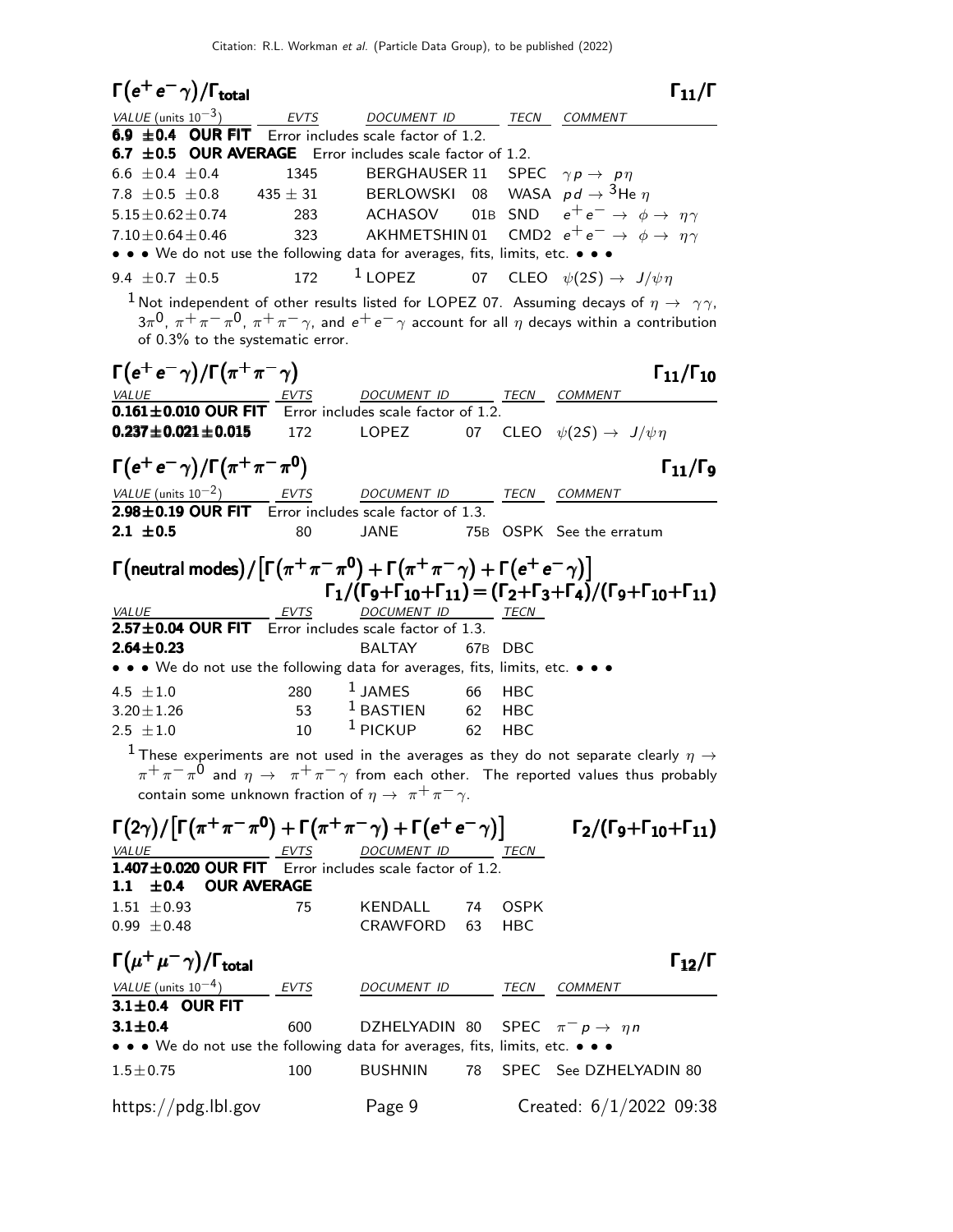| $\Gamma(e^+e^-)/\Gamma_{\text{total}}$     |        |                                                                               |      |                                                        |
|--------------------------------------------|--------|-------------------------------------------------------------------------------|------|--------------------------------------------------------|
| VALUE                                      | $CL\%$ | <b>DOCUMENT ID</b>                                                            | TECN | COMMENT                                                |
| $\times$ 10 $^{-7}$<br>$\langle 7 \rangle$ | 90     | ACHASOV                                                                       |      | 18B CNTR Inverse reaction<br>$e^+e^- \rightarrow \eta$ |
|                                            |        | • • • We do not use the following data for averages, fits, limits, etc. • • • |      |                                                        |
| $\langle 2.3 \times 10^{-6} \rangle$       | 90     | AGAKISHIEV 14 $pp \rightarrow \eta + X$                                       |      |                                                        |
| ${<}5.6 \times 10^{-6}$                    | 90     | <sup>1</sup> AGAKISHIEV 12A SPEC $pp \rightarrow \eta + X$                    |      |                                                        |
| ${<}2.7 \times 10^{-5}$                    | 90     | BERLOWSKI 08 WASA $pd \rightarrow$ <sup>3</sup> He $\eta$                     |      |                                                        |
| $<$ 0.77 $\times$ 10 $^{-4}$               | 90     |                                                                               |      | BROWDER 97B CLE2 $e^+e^- \simeq 10.5$ GeV              |
| $\langle 2 \times 10^{-4} \rangle$         | 90     | <b>WHITE</b>                                                                  |      | 96 SPEC $pd \rightarrow \eta^3$ He                     |
| $<$ 3 $\times 10^{-4}$                     | 90     | <b>DAVIES</b><br>74                                                           |      | RVUE Uses ESTEN 67                                     |

1 AGAKISHIEV 12<sup>A</sup> uses a data sample of 3.5 GeV proton beam collisions on liquid hydrogen target collected by the HADES detector.

| $\Gamma(\mu^+\mu^-)/\Gamma_{\rm total}$ |    |                |                                                                               |    |             |                      | $\Gamma_{14}/\Gamma$   |
|-----------------------------------------|----|----------------|-------------------------------------------------------------------------------|----|-------------|----------------------|------------------------|
| VALUE (units $10^{-6}$ ) CL% EVTS       |    |                | DOCUMENT ID                                                                   |    | TECN        | COMMENT              |                        |
| $5.8 \pm 0.8$ OUR AVERAGE               |    |                |                                                                               |    |             |                      |                        |
| $5.7 + 0.7 + 0.5$                       |    | 114            | ABEGG 94 SPEC $pd \rightarrow \eta^3$ He                                      |    |             |                      |                        |
| $6.5 + 2.1$                             |    | 27             | DZHELYADIN 80B SPEC $\pi^- p \to \eta n$                                      |    |             |                      |                        |
|                                         |    |                | • • • We do not use the following data for averages, fits, limits, etc. • • • |    |             |                      |                        |
| $5.6^{+0.6}_{-0.7}$ ± 0.5               |    | 100            | KESSLER                                                                       |    |             | 93 SPEC See ABEGG 94 |                        |
| < 20                                    | 95 | $\overline{0}$ | WEHMANN                                                                       | 68 | <b>OSPK</b> |                      |                        |
| $\Gamma(\mu^+\mu^-)/\Gamma(2\gamma)$    |    |                |                                                                               |    |             |                      | $\Gamma_{14}/\Gamma_2$ |
| VALUE (units $10^{-5}$ )                |    |                | DOCUMENT ID                                                                   |    | TECN        |                      |                        |
|                                         |    |                | • • • We do not use the following data for averages, fits, limits, etc. • • • |    |             |                      |                        |
| $5.9 + 2.2$                             |    |                | <b>HYAMS</b>                                                                  | 69 | OSPK        |                      |                        |

# $\Gamma(2e^+2e^-)/\Gamma_{\text{total}}$

| VALUE (units $10^{-5}$ ) CL% EVTS |     | DOCUMENT ID                                                                       | TECN | COMMENT                                                              |
|-----------------------------------|-----|-----------------------------------------------------------------------------------|------|----------------------------------------------------------------------|
| $2.4 \pm 0.2 \pm 0.1$             | 362 | <sup>1</sup> AMBROSINO 11B KLOE $e^+e^- \rightarrow \phi \rightarrow \eta \gamma$ |      |                                                                      |
|                                   |     | • • • We do not use the following data for averages, fits, limits, etc. • • •     |      |                                                                      |
| ${<}9.7$                          | 90  | BERLOWSKI 08 WASA $pd \rightarrow 3$ He $\eta$                                    |      |                                                                      |
| <6.9                              | 90  |                                                                                   |      | AKHMETSHIN 01 CMD2 $e^+e^- \rightarrow \phi \rightarrow \eta \gamma$ |
|                                   |     | $1 - 1$                                                                           |      |                                                                      |

<sup>1</sup> This measurement is fully inclusive (includes "2e<sup>+</sup> 2e<sup>-</sup>  $\gamma$ " channel).

| $\Gamma(\pi^+\pi^-e^+e^-(\gamma))/\Gamma_{\rm total}$ |             |                                                                                   |      | $\Gamma_{16}/\Gamma$                                                 |
|-------------------------------------------------------|-------------|-----------------------------------------------------------------------------------|------|----------------------------------------------------------------------|
| VALUE (units $10^{-4}$ ) EVTS                         |             | <b>DOCUMENT ID</b>                                                                | TECN | <b>COMMENT</b>                                                       |
| $2.68 \pm 0.11$ OUR FIT                               |             |                                                                                   |      |                                                                      |
| $2.68 \pm 0.09 \pm 0.07$                              | $1555 + 52$ | <sup>1</sup> AMBROSINO 09B KLOE $e^+e^- \rightarrow \phi \rightarrow \eta \gamma$ |      |                                                                      |
|                                                       |             | • • • We do not use the following data for averages, fits, limits, etc. • • •     |      |                                                                      |
| 4.3 $\frac{+2.0}{-1.6}$ ± 0.4                         | 16          | BERLOWSKI 08 WASA $pd \rightarrow$ <sup>3</sup> He $\eta$                         |      |                                                                      |
| 4.3 $\pm 1.3 \pm 0.4$                                 | 16          |                                                                                   |      | BARGHOLTZ 07 CNTR See BERLOWSKI08                                    |
| 3.7 $\frac{+2.5}{-1.8}$ ± 0.3                         | 4           |                                                                                   |      | AKHMETSHIN 01 CMD2 $e^+e^- \rightarrow \phi \rightarrow \eta \gamma$ |
|                                                       |             |                                                                                   |      |                                                                      |

<sup>1</sup> This AMBROSINO 09B value includes radiative events.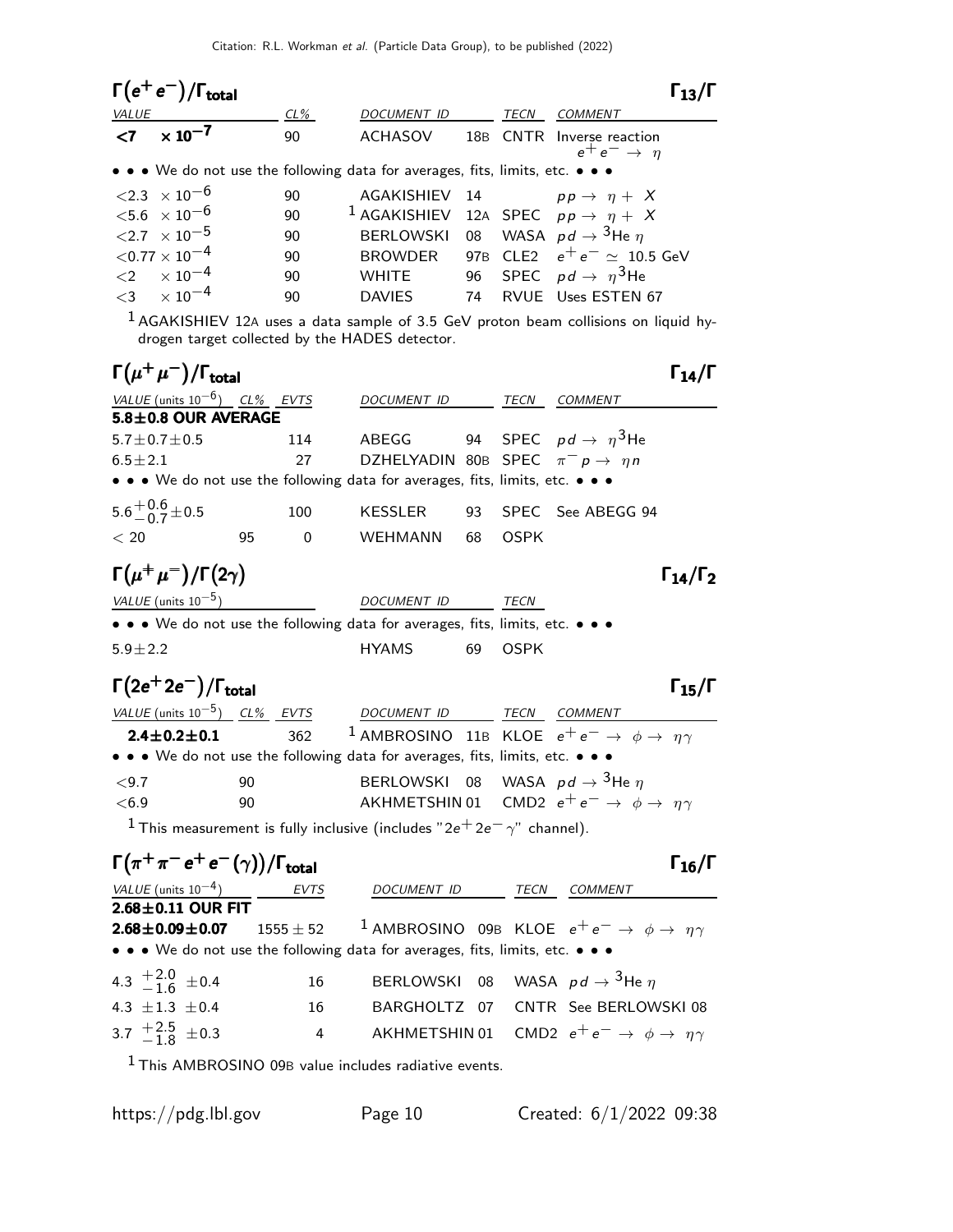$\Gamma(e^+e^-\mu^+\mu^-)/\Gamma_{\text{total}}$  Γ<sub>17</sub>/Γ DOCUMENT ID TECN COMMENT  $<$  1.6  $\times$  10<sup>-4</sup> 90 BERLOWSKI 08 WASA  $pd \rightarrow 3$ He  $n$  $\Gamma(2\mu^+2\mu^-)/\Gamma_{\rm total}$  Γ<sub>18</sub>/Γ total and the set of the set of the set of the set of the set of the set of the set of the set of the set of t VALUE CL% DOCUMENT ID TECN COMMENT  $<$ 3.6  $\times$  10<sup>-4</sup> 90 BERLOWSKI 08 WASA  $pd \rightarrow 3$ He  $\eta$  $\Gamma(\mu^+\mu^-\pi^+\pi^-)/\Gamma_{\rm total}$  Γ<sub>19</sub>/Γ VALUE CL% DOCUMENT ID TECN COMMENT  $<$ 3.6  $\times$  10<sup>-4</sup> 90 BERLOWSKI 08 WASA  $pd \rightarrow 3$ He  $\eta$  $\Gamma(\pi^+e^-\overline{\nu}_e+\text{c.c.})/\Gamma(\pi^+\pi^-\pi^0)$  Γ<sub>20</sub>/Γ<sub>9</sub> Γ20/ΓVALUE CL<sup>%</sup> DOCUMENT ID TECN COMMENT  $< 7.3 \times 10^{-4}$ ABLIKIM 13G BES3  $J/\psi \rightarrow \phi \eta$  $\Gamma(\pi^{+}\pi^{-}2\gamma)/\Gamma(\pi^{+}\pi^{-}\pi^{0})$  Γ<sub>21</sub>/Γ<sub>9</sub>  $\Gamma_{21}/\Gamma_{9}$ VALUE CL<sup>%</sup> DOCUMENT ID TECN <sup>&</sup>lt; <sup>9</sup> <sup>×</sup> <sup>10</sup>−<sup>3</sup> <sup>9</sup>×10−<sup>3</sup> <sup>&</sup>lt; <sup>9</sup> <sup>×</sup> <sup>9</sup>×PRICE 67 HBC • • • We do not use the following data for averages, fits, limits, etc. • • •  $<$ 16  $\times$  10 $^{-3}$  95 BALTAY 67B DBC  $\Gamma(\pi^{+}\pi^{-}\pi^{0}\gamma)/\Gamma(\pi^{+}\pi^{-}\pi^{0})$  Γ<sub>22</sub>/Γ<sub>9</sub>  $\Gamma_{22}/\Gamma_{9}$ VALUE CL% EVTS DOCUMENT ID TECN  $<$ 0.24  $\times$  10 $^{-2}$ 90 0 THALER 73 ASPK • • • We do not use the following data for averages, fits, limits, etc. • • •  $\langle 1.7 \times 10^{-2}$  90 ARNOLD 68 HLBC  $<$ 1.6  $\times$  10<sup>-2</sup> 95 BALTAY 67B DBC  $\langle 7.0 \times 10^{-2}$  FLATTE 67 HBC  $<$ 0.9  $\times$  10 $^{-2}$  PRICE 67 HBC  $\Gamma(\pi^0\,\mu^+\,\mu^-\,\gamma)$ / $\Gamma_{\rm total}$  $\Gamma_{23}/\Gamma$ DOCUMENT ID TECN COMMENT <sup>&</sup>lt;<sup>3</sup> <sup>×</sup> <sup>10</sup>−<sup>6</sup> <sup>3</sup> <sup>×</sup> <sup>10</sup>−<sup>6</sup> <sup>&</sup>lt;<sup>3</sup> <sup>×</sup> <sup>3</sup> <sup>×</sup> 90 DZHELYADIN 81 SPEC  $\pi^- p \to \eta n$ Forbidden modes  $\Gamma(\pi^0\gamma)/\Gamma_{\rm total}$  Γ<sub>24</sub>/Γ Forbidden by angular momentum conservation.<br>VALUE CL% DOCUMENT ID CL% DOCUMENT ID TECN COMMENT  $<$ 9 × 10<sup>-5</sup> 90 NEFKENS 05A CRYB p(720 MeV/c)  $\pi^- \rightarrow n\eta$  $\Gamma(\pi^+\pi^-)/\Gamma_{\rm total}$ /Γ $_{\rm total}$ Γ $_{\rm 25}/$ Γ Forbidden by P and CP invariance. VALUE CL<sup>%</sup> EVTS DOCUMENT ID TECN COMMENT  $< 4.4 \times 10^{-6}$ 90 83M <sup>1</sup> BABUSCI 20A KLOE  $e^+e^- \rightarrow \phi \rightarrow \eta \gamma$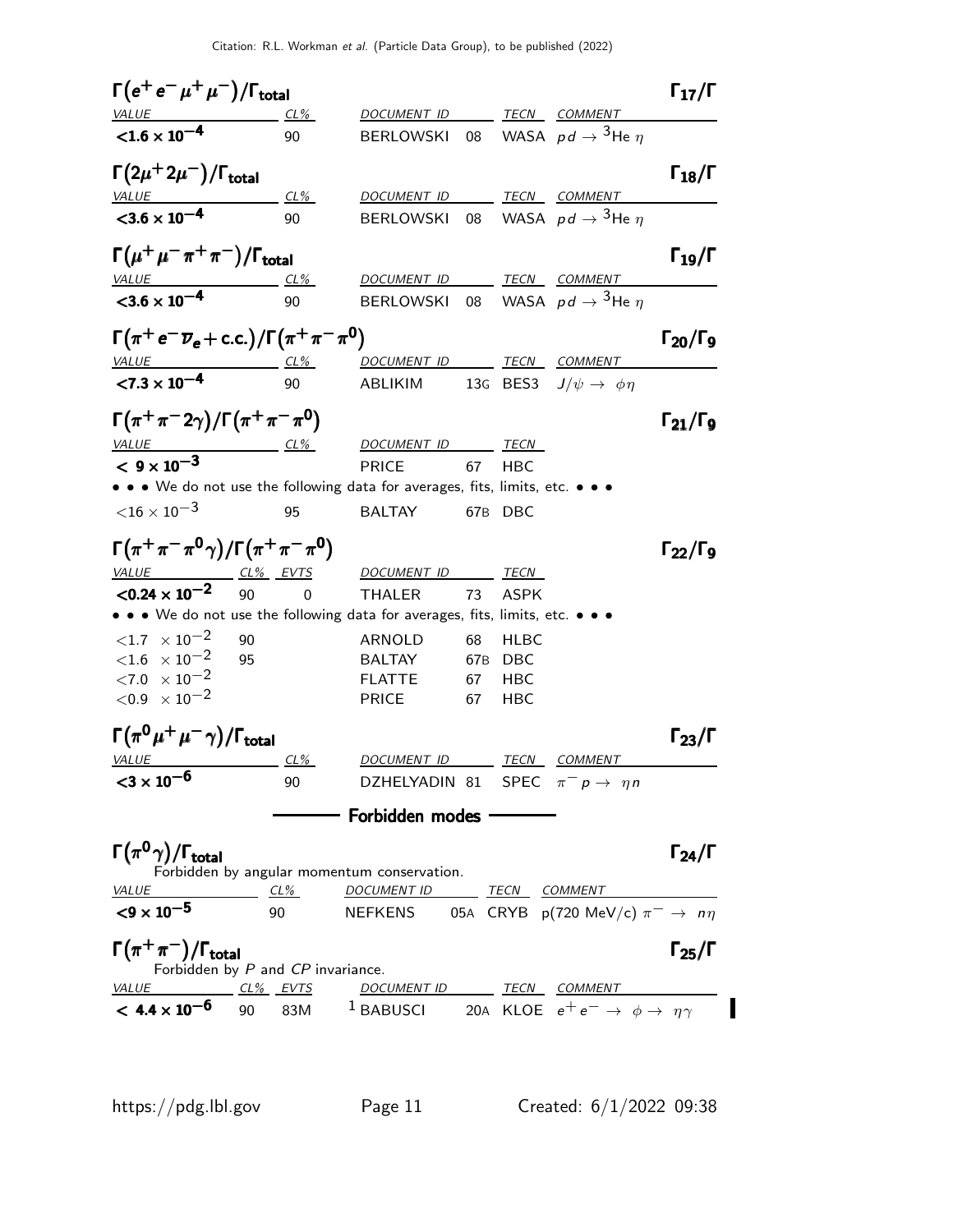| $<\,5.3\times10^{-17}$           |    |          |                |  | <sup>2</sup> ZHEVLAKOV 19 THEO from nEDM limits                       |
|----------------------------------|----|----------|----------------|--|-----------------------------------------------------------------------|
| $<\,1.6\times10^{-5}$            | 90 | 25M      |                |  | AAIJ 17D LHCB in $D \to \pi \pi \pi$ decays                           |
| $<\,3.9\times10^{-4}$            | 90 | 225M     |                |  | ABLIKIM 11G BES3 $e^+e^- \rightarrow J/\psi \rightarrow \eta \gamma$  |
| $<\rm~1.3\times 10^{-5}$         | 90 | 16M      |                |  | AMBROSINO 05A KLOE $e^+e^- \rightarrow \phi \rightarrow \eta \gamma$  |
| $< 3.3 \times 10^{-4}$           | 90 |          |                |  | AKHMETSHIN 99B CMD2 $e^+e^- \rightarrow \phi \rightarrow \eta \gamma$ |
| $< 9 \times 10^{-4}$             | 90 |          |                |  | AKHMETSHIN 97C CMD2 See AKHMETSHIN 99B                                |
| $<$ 15 $\times$ 10 <sup>-4</sup> |    | $\Omega$ | THALER 73 ASPK |  |                                                                       |

 $1$  BABUSCI 20A combines new data with the previous AMBROSINO 05A data, and thus supersedes AMBROSINO 05A.

 $2$  ZHEVLAKOV 19 derives the value from the experimental limits of nEDM by a calculation using an effective Lagrangian.

#### Γ $(2\pi^0)/\Gamma_{\text{total}}$  Γ $_{26}/\Gamma$ /Γ<sub>total</sub> Γ<sub>26</sub>/Γ

 $\Gamma_{27}/\Gamma$ 

| Forbidden by P and CP invariance. |     |      |                                                                               |  |                                                                               |
|-----------------------------------|-----|------|-------------------------------------------------------------------------------|--|-------------------------------------------------------------------------------|
| VALUE CL% EVTS                    |     |      | DOCUMENT ID TECN                                                              |  | <b>COMMENT</b>                                                                |
| $<$ 3.5 $\times$ 10 <sup>-4</sup> | -90 |      | BLIK 07 GAM4 $\pi^- p \rightarrow \eta n$                                     |  |                                                                               |
|                                   |     |      | • • • We do not use the following data for averages, fits, limits, etc. • • • |  |                                                                               |
| $<$ 2.7 $\times$ 10 $^{-17}$      |     |      |                                                                               |  | <sup>1</sup> ZHEVLAKOV 19 THEO from nEDM limits                               |
| $<$ 6.9 $\times$ 10 $^{-4}$       | 90  | 225M |                                                                               |  | ABLIKIM 11G BES3 $e^+e^- \rightarrow J/\psi \rightarrow \eta \gamma$          |
| $<$ 4.3 $\times$ 10 $^{-4}$       | 90  |      |                                                                               |  | AKHMETSHIN 99C CMD2 $e^+e^- \rightarrow \phi \rightarrow \eta \gamma$         |
| $< 6 \times 10^{-4}$              | 90  |      |                                                                               |  | <sup>2</sup> ACHASOV 98 SND $e^+e^- \rightarrow \phi \rightarrow \eta \gamma$ |

 $<sup>1</sup>$  ZHEVLAKOV 19 derives the value from the experimental limits of nEDM by a calculation</sup> using an effective Lagrangian.

<sup>2</sup> ACHASOV 98 observes one event in a  $\pm 3\sigma$  region around the  $\eta$  mass, while a Monte Carlo calculation gives  $10 \pm 5$  events. The limit here is the Poisson upper limit for one observed event and no background.

## Γ $(2\pi^0 \gamma)/\Gamma_{\text{total}}$

Forbidden by C invariance. VALUE CL% DOCUMENT ID TECN CHG COMMENT  $< 5 \times 10^{-4}$ 90 NEFKENS 05 CRYB 0  $p(720 \text{ MeV/c}) \pi^- \rightarrow n\eta$ • • • We do not use the following data for averages, fits, limits, etc. • • •  $\langle 17 \times 10^{-4}$  90 BLIK 07 GAM4  $\pi^- p \to \eta n$ 

#### Γ $(3\pi^0 \gamma)/\Gamma_{\rm total}$ /Γ $_{\rm total}$  Γ $_{28}/$  Γ

Forbidden by C invariance.<br>VALUE CL% DOC <u>CL% DOCUMENT ID TECN CHG COMMENT</u>  $< 6 \times 10^{-5}$ 90 NEFKENS 05 CRYB 0 p(720 MeV/c)  $\pi^- \rightarrow n\eta$ • • • We do not use the following data for averages, fits, limits, etc. • • •  $\langle 24 \times 10^{-5}$  90 BLIK 07 GAM4  $\pi^- p \to \eta n$ 

### Γ $(3\gamma)$ /Γ<sub>total</sub> Γ<sub>29</sub>/Γ

| Forbidden by C invariance.                                                    |     |                    |      |                                                 |
|-------------------------------------------------------------------------------|-----|--------------------|------|-------------------------------------------------|
| <i>VALUE</i>                                                                  | CL% | <i>DOCUMENT ID</i> | TECN | <b>COMMENT</b>                                  |
| • • • We do not use the following data for averages, fits, limits, etc. • • • |     |                    |      |                                                 |
| ${<}16\times10^{-5}$                                                          | 90  | BI IK I            |      | 07 GAM4 $\pi^- p \rightarrow n p$               |
| $< 4 \times 10^{-5}$                                                          | 90  | <b>NEFKENS</b>     |      | 05A CRYB p(720 MeV/c) $\pi^- \rightarrow n\eta$ |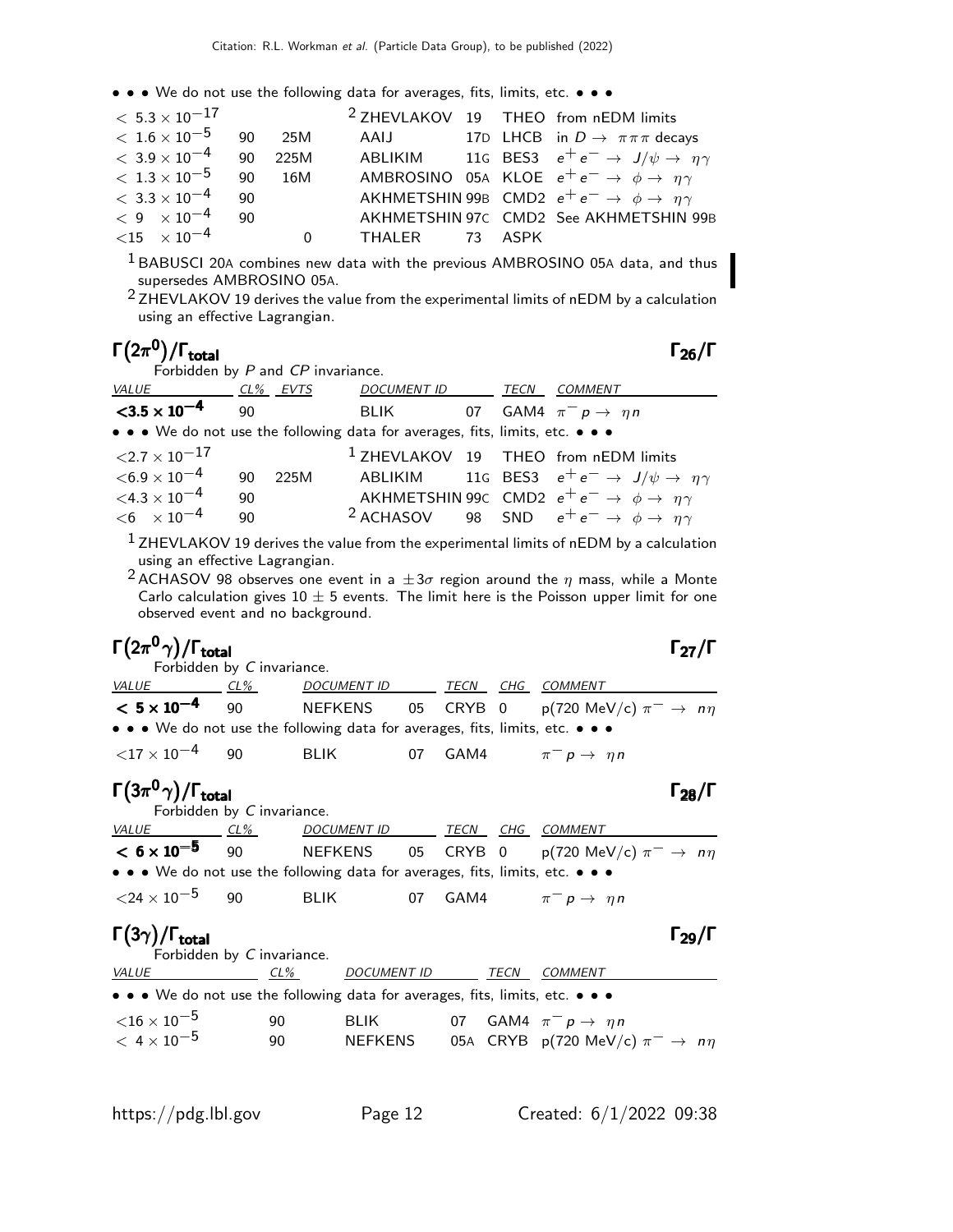| $\Gamma(3\gamma)/\Gamma(2\gamma)$                                             |        |                                                                                        |                 |             |                                                | $\Gamma_{29}/\Gamma_2$   |
|-------------------------------------------------------------------------------|--------|----------------------------------------------------------------------------------------|-----------------|-------------|------------------------------------------------|--------------------------|
|                                                                               | CL%    | DOCUMENT ID                                                                            |                 | TECN        | CHG                                            |                          |
| ${<}1.2 \times 10^{-3}$                                                       | 95     | <b>ALDE</b>                                                                            | 84              | GAM2 0      |                                                |                          |
| $\Gamma(3\gamma)/\Gamma(3\pi^0)$                                              |        |                                                                                        |                 |             |                                                | $\Gamma_{29}/\Gamma_3$   |
| <u>VALUE</u>                                                                  | $CL\%$ | DOCUMENT ID                                                                            |                 | TECN        | <b>COMMENT</b>                                 |                          |
| $<$ 4.9 $\times$ 10 <sup>-5</sup>                                             | 90     | <b>ALOISIO</b>                                                                         | 04              |             | KLOE $\phi \rightarrow \eta \gamma$            |                          |
| $\Gamma(4\pi^0)/\Gamma_{\rm total}$<br>Forbidden by P and CP invariance.      |        |                                                                                        |                 |             |                                                | $\Gamma_{30}/\Gamma$     |
| VALUE                                                                         | $CL\%$ | DOCUMENT ID TECN COMMENT                                                               |                 |             |                                                |                          |
| $< 6.9 \times 10^{-7}$                                                        | 90     | PRAKHOV                                                                                | 00              |             | CRYB $\pi^- p \to n\eta$ , 720 MeV/c           |                          |
| • • • We do not use the following data for averages, fits, limits, etc. • • • |        |                                                                                        |                 |             |                                                |                          |
| $<$ 200 $\times 10^{-7}$                                                      | 90     | <b>BLIK</b><br>07                                                                      |                 |             | GAM4 $\pi^- p \rightarrow \eta n$              |                          |
| $\Gamma(\pi^0\,e^+\,e^-)/\Gamma_{\rm total}$<br>$CL\%$<br><i>VALUE</i>        |        | C parity forbids this to occur as a single-photon process.<br>DOCUMENT ID TECN COMMENT |                 |             |                                                | $\Gamma_{31}/\Gamma$     |
| • • • We do not use the following data for averages, fits, limits, etc. • • • |        |                                                                                        |                 |             |                                                |                          |
| $< 7.5 \times 10^{-6}$                                                        | 90     | ADLARSON 18C WASA $pd \rightarrow \eta$ <sup>3</sup> He                                |                 |             |                                                |                          |
| $<\,1.6\times10^{-4}$                                                         | 90     | <b>MARTYNOV</b>                                                                        | 76              | <b>HLBC</b> |                                                |                          |
| $<\,8.4\times10^{-4}$                                                         | 90     | <b>BAZIN</b>                                                                           | 68              | DBC         |                                                |                          |
| $<$ 70 $\times$ 10 $^{-4}$                                                    |        | RITTENBERG 65                                                                          |                 | нвс         |                                                |                          |
| $\Gamma(\pi^0 e^+ e^-)/\Gamma(\pi^+ \pi^- \pi^0)$<br>$CL\%$<br><i>VALUE</i>   |        | C parity forbids this to occur as a single-photon process.<br>DOCUMENT ID TECN COMMENT |                 |             |                                                | $\Gamma_{31}/\Gamma_{9}$ |
| $< 3.28 \times 10^{-5}$                                                       | 90     | ADLARSON                                                                               |                 |             | 18C WASA $pd \rightarrow \eta$ <sup>3</sup> He |                          |
| • • We do not use the following data for averages, fits, limits, etc. • • •   |        |                                                                                        |                 |             |                                                |                          |
| $<$ 1.9 $\times$ 10 <sup>-4</sup>                                             | 90     | JANE                                                                                   | 75              | <b>OSPK</b> |                                                |                          |
| $\times$ 10 <sup>-4</sup><br>< 42                                             | 90     | <b>BAGLIN</b>                                                                          | 67              | <b>HLBC</b> |                                                |                          |
| $< 16 \times 10^{-4}$                                                         | 90     | <b>BILLING</b>                                                                         | 67              | <b>HLBC</b> |                                                |                          |
| $\times$ 10 $^{-4}$<br>< 77                                                   |        | <b>FOSTER</b>                                                                          | 65 <sub>B</sub> | HBC         |                                                |                          |
| $\times$ $10^{-4}$<br>$<$ 110 $\,$                                            |        | <b>PRICE</b>                                                                           | 65              | HBC         |                                                |                          |
| $\Gamma(\pi^0\mu^+\mu^-)/\Gamma_{\rm total}$                                  |        | C parity forbids this to occur as a single-photon process.                             |                 |             |                                                | $\Gamma_{32}/\Gamma$     |
| <i>VALUE</i>                                                                  | $CL\%$ | DOCUMENT ID                                                                            |                 | TECN        | <i>COMMENT</i>                                 |                          |
| $< 5 \times 10^{-6}$                                                          | 90     | DZHELYADIN 81                                                                          |                 |             | SPEC $\pi^- p \to \eta n$                      |                          |
| • • We do not use the following data for averages, fits, limits, etc. • • •   |        |                                                                                        |                 |             |                                                |                          |
| ${<}500\times10^{-6}$                                                         |        | WEHMANN                                                                                | 68              | <b>OSPK</b> |                                                |                          |
| $\left[\Gamma(\mu^+e^-)+\Gamma(\mu^-e^+)\right]/\Gamma_{\rm total}$           |        | Forbidden by lepton family number conservation.                                        |                 |             |                                                | $\Gamma_{33}/\Gamma$     |
| <i>VALUE</i>                                                                  | $CL\%$ | <i>DOCUMENT ID</i>                                                                     |                 |             | <u>TECN COMMENT</u>                            |                          |
| $<$ 6 $\times$ 10 <sup>-6</sup>                                               | 90     | <b>WHITE</b>                                                                           |                 |             | 96 SPEC $pd \rightarrow \eta$ <sup>3</sup> He  |                          |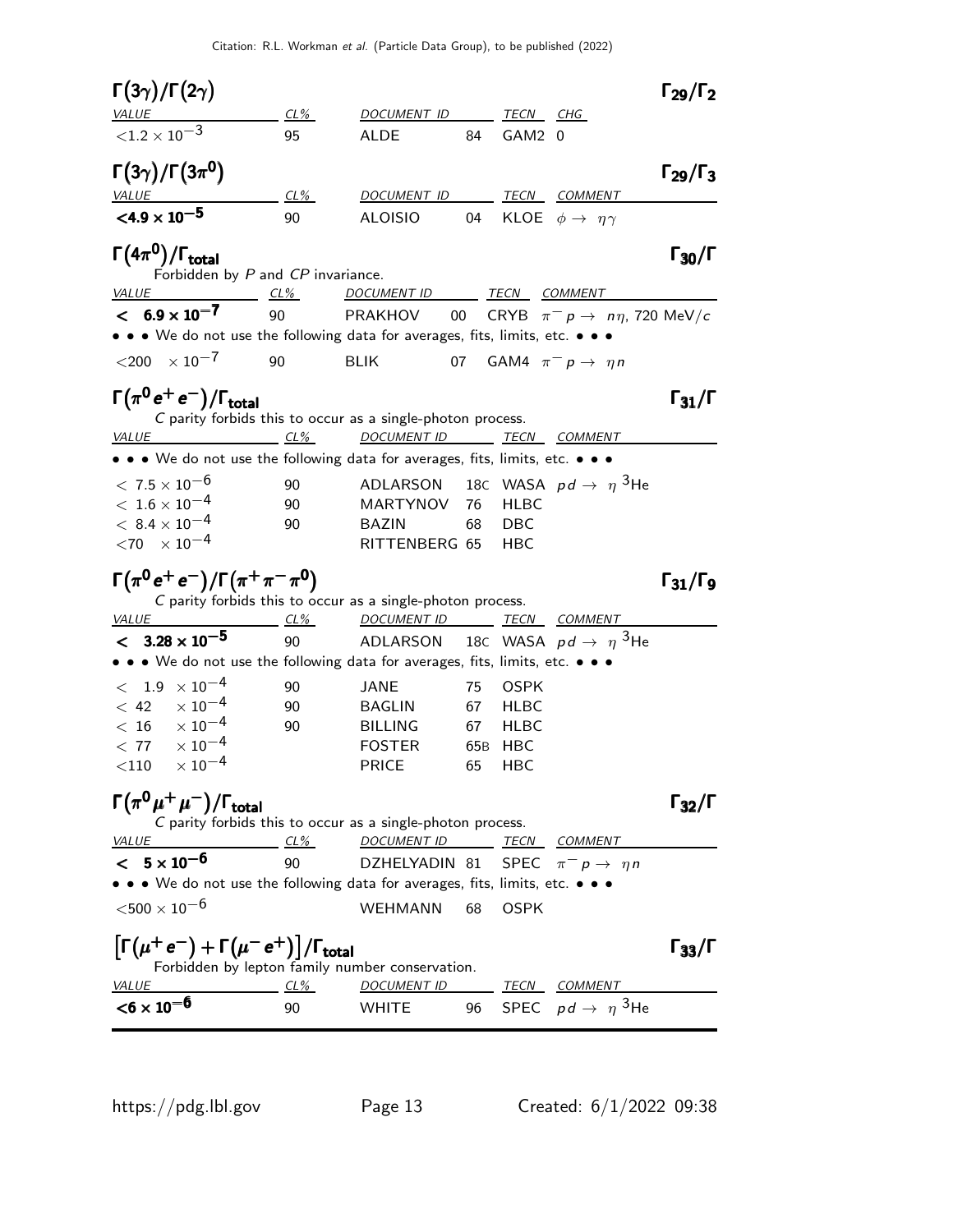### $\eta$  C-NONCONSERVING DECAY PARAMETERS

# $\pi^+\pi^-\pi^{\mathsf{0}}$  LEFT-RIGHT ASYMMETRY PARAMETER

Measurements with an error  $> 1.0 \times 10^{-2}$  have been omitted. VALUE (units  $10^{-2}$ ) EVTS DOCUMENT ID TECN

# $0.09^{+\t0.11}_{-\t0.12}$  OUR AVERAGE

| $+0.09\pm0.10\frac{+0.09}{-0.14}$                                             | 1.34M | AMBROSINO 08D KLOE |         |
|-------------------------------------------------------------------------------|-------|--------------------|---------|
| $0.28\!\pm\!0.26$                                                             | 165k  | JANE               | 74 OSPK |
| $-0.05\!\pm\!0.22$                                                            | 220k  | LAYTER             | 72 ASPK |
| • • • We do not use the following data for averages, fits, limits, etc. • • • |       |                    |         |

 $1.5 \pm 0.5$  37k  $^1$  GORMLEY 68c ASPK

 $^1$  The GORMLEY 68C asymmetry is probably due to unmeasured ( $\boldsymbol{\mathsf{E}}\times\boldsymbol{\mathsf{B}}$ ) spark chamber effects. New experiments with  $(E \times B)$  controls don't observe an asymmetry.

# $\pi^+\pi^-\pi^0$  SEXTANT ASYMMETRY PARAMETER

Measurements with an error  $> 2.0 \times 10^{-2}$  have been omitted.

| VALUE (units $10^{-2}$ )           | <b>EVTS</b> | DOCUMENT ID | TECN |
|------------------------------------|-------------|-------------|------|
| $0.12^{+0.10}_{-0.11}$ OUR AVERAGE |             |             |      |

| $+0.08\pm0.10\frac{+0.08}{-0.13}$ | 1.34M | AMBROSINO 08D KLOE |     |          |
|-----------------------------------|-------|--------------------|-----|----------|
| $0.20 + 0.25$                     | 165k  | JANF               |     | 74 OSPK  |
| $0.10 + 0.22$                     | 220k  | I AYTFR            | 72. | ASPK     |
| $0.5 + 0.5$                       | 37k   | GORMI FY           |     | 68C WIRE |

# $\pi^+\pi^-\pi^0$  QUADRANT ASYMMETRY PARAMETER

| VALUE (units $10^{-2}$ )           | <b>EVTS</b> | <i>DOCUMENT ID</i> | TECN |             |  |  |
|------------------------------------|-------------|--------------------|------|-------------|--|--|
| $-0.09\pm0.09$ OUR AVERAGE         |             |                    |      |             |  |  |
| $-0.05\pm0.10^{+\,0.03}_{-\,0.05}$ | 1.34M       | AMBROSINO 08D KLOE |      |             |  |  |
| $-0.30 \pm 0.25$                   | 165k        | JANE               | 74   | <b>OSPK</b> |  |  |
| $-0.07 \pm 0.22$                   | 220k        | I AYTER            | 72.  | ASPK        |  |  |

# $\pi^+\pi^-\gamma$  LEFT-RIGHT ASYMMETRY PARAMETER

|                               |      | Measurements with an error $> 2.0 \times 10^{-2}$ have been omitted. |          |  |
|-------------------------------|------|----------------------------------------------------------------------|----------|--|
| VALUE (units $10^{-2}$ ) EVTS |      | <b>DOCUMENT ID</b>                                                   | TECN     |  |
| $0.9 \pm 0.4$ OUR AVERAGE     |      |                                                                      |          |  |
| $1.2 \pm 0.6$                 | 35k  | JANE                                                                 | 74B OSPK |  |
| $0.5 \pm 0.6$                 | 36k  | THALER                                                               | 72 ASPK  |  |
| $1.22 \pm 1.56$               | 7257 | GORMLEY 70 ASPK                                                      |          |  |
|                               |      |                                                                      |          |  |

# $\pi^+\pi^-\gamma$  PARAMETER  $\beta$  (D-wave)

|              | Sensitive to a D-wave contribution: $dN/d\cos\theta = \sin^2\theta (1 + \beta \cos^2\theta)$ . |                                                                               |                     |          |             |  |  |  |
|--------------|------------------------------------------------------------------------------------------------|-------------------------------------------------------------------------------|---------------------|----------|-------------|--|--|--|
| <i>VALUE</i> |                                                                                                | EVTS                                                                          | <b>DOCUMENT ID</b>  |          | <b>TECN</b> |  |  |  |
|              |                                                                                                | $-0.02 \pm 0.07$ OUR AVERAGE Error includes scale factor of 1.3.              |                     |          |             |  |  |  |
|              | $0.11\ \pm0.11$                                                                                | 35k                                                                           | JANE                | 74B OSPK |             |  |  |  |
|              | $-0.060 \pm 0.065$                                                                             | 7250                                                                          | GORMLEY 70          |          | <b>WIRF</b> |  |  |  |
|              |                                                                                                | • • • We do not use the following data for averages, fits, limits, etc. • • • |                     |          |             |  |  |  |
|              | $0.12 + 0.06$                                                                                  |                                                                               | $1$ THAI FR 72 ASPK |          |             |  |  |  |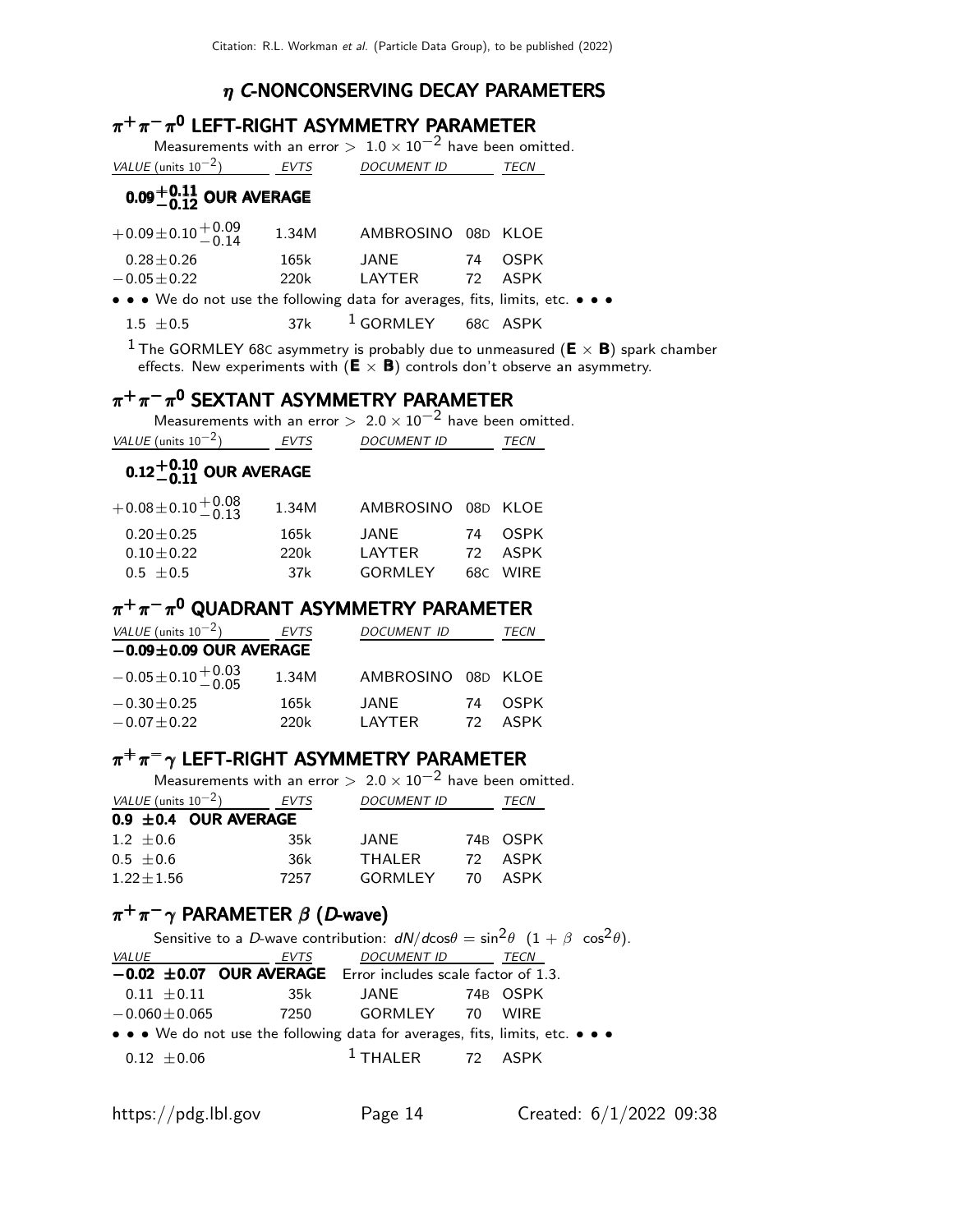$^1$ The authors don't believe this indicates  $D$ -wave because the dependence of  $\beta$  on the  $\gamma$ energy is inconsistent with the theoretical prediction. A  $\cos^2\theta$  dependence can also come from P- and F-wave interference.

#### $\eta$  CP-NONCONSERVING DECAY PARAMETER

# $\pi^+\pi^-$ e $^+$ e $^-$  DECAY-PLANE ASYMMETRY PARAMETER  $A_{\bm{\phi}}$

In the  $\eta$  rest frame, the total momentum of the  $e^+e^-$  pair is equal and opposite to that of the  $\pi^+ \pi^-$  pair. Let  $\hat{z}$  be the unit vector along the momentum of the  $e^+ e^$ pair; let  $\hat{n}_{ee}$  and  $\hat{n}_{\pi\pi}$  be the unit vectors normal to the  $e^+e^-$  and  $\pi^+\pi^-$  planes; and let  $\phi$  be the angle between the two normals. Then

.

$$
\sin\!\phi\,\cos\!\phi=[(\hat{n}_{ee}\times\hat{n}_{\pi\,\pi})\cdot\hat{z}]\;(\hat{n}_{ee}\cdot\hat{n}_{\pi\,\pi})\;,
$$

and

$$
A_{\phi} \equiv \frac{N_{\sin\phi} \cos\phi > 0 - N_{\sin\phi} \cos\phi < 0}{N_{\sin\phi} \cos\phi > 0 + N_{\sin\phi} \cos\phi < 0}
$$

| <i>VALUE</i> (units $10^{-2}$ ) | EVTS        | <i>DOCUMENT ID</i> | <i>TECN COMMENT</i>                                                  |
|---------------------------------|-------------|--------------------|----------------------------------------------------------------------|
| $-0.6 \pm 2.5 \pm 1.8$          | $1555 + 52$ |                    | AMBROSINO 09B KLOE $e^+e^- \rightarrow \phi \rightarrow \eta \gamma$ |

#### ENERGY DEPENDENCE OF  $\eta \rightarrow 3\pi$  DALITZ PLOTS

# PARAMETERS FOR  $\eta \to \pi^+\pi^-\pi^0$

See the "Note on  $\eta$  Decay Parameters," page 1454, in our 1994 edition (Physical Review D50 1173 (1994)). The following experiments fit to one or more of the coefficients a, b, c, d, e, f or g for  $|\text{matrix element}|^2 = 1 + ay + by^2 + cx + dx^2 + exy$ +  $f_y^3 + g_x^2y$ .

| <b>VALUE</b>                                                                  | <b>EVTS</b> | <b>DOCUMENT ID</b>  |                 | TECN        | COMMENT                                                       |
|-------------------------------------------------------------------------------|-------------|---------------------|-----------------|-------------|---------------------------------------------------------------|
| • • • We do not use the following data for averages, fits, limits, etc. • • • |             |                     |                 |             |                                                               |
|                                                                               | 4.7M        | $1$ ANASTASI        |                 |             | 16A KLOE $e^+e^- \rightarrow \phi \rightarrow \eta \gamma$    |
|                                                                               | 79k         | ABLIKIM             |                 |             | 15G BES3 $e^+e^- \rightarrow J/\psi \rightarrow \gamma \eta$  |
|                                                                               | 174k        | ADLARSON            |                 |             | 14A WASA $pd \rightarrow \eta$ <sup>3</sup> He                |
|                                                                               | 1.34M       | AMBROSINO           | 08 <sub>D</sub> | KLOE        |                                                               |
|                                                                               | 3230        | $2$ ABELE           |                 |             | 98D CBAR $\overline{p}p \rightarrow \pi^0 \pi^0 \eta$ at rest |
|                                                                               | 1077        | <sup>3</sup> AMSLER | 95              |             | CBAR $\overline{p}p \rightarrow \pi^+\pi^-\eta$ at rest       |
|                                                                               | 81k         | LAYTER              | 73              | ASPK        |                                                               |
|                                                                               | 220k        | LAYTER              | 72              | ASPK        |                                                               |
|                                                                               | 1138        | CARPENTER           | 70              | <b>HBC</b>  |                                                               |
|                                                                               | 349         | <b>DANBURG</b>      | 70              | <b>DBC</b>  |                                                               |
|                                                                               | 7250        | <b>GORMLEY</b>      | 70              | <b>WIRE</b> |                                                               |
|                                                                               | 526         | <b>BAGLIN</b>       | 69              | <b>HLBC</b> |                                                               |
|                                                                               | 7170        | <b>CNOPS</b>        | 68              | <b>OSPK</b> |                                                               |
|                                                                               | 37k         | <b>GORMLEY</b>      | 68C             | <b>WIRE</b> |                                                               |
|                                                                               | 1300        | <b>CLPWY</b>        | 66              | <b>HBC</b>  |                                                               |
|                                                                               | 705         | LARRIBE             | 66              | HBC         |                                                               |
|                                                                               |             |                     |                 |             |                                                               |

<sup>1</sup> ANASTASI 16A measure the Dalitz parameters a, b, d, f, and g. This is the first measurement of g.

<sup>2</sup> ABELE 98D obtains  $a = -1.22 \pm 0.07$  and  $b = 0.22 \pm 0.11$  when c (or d) is fixed at 0.06.

 $3 \text{AMSLER } 95 \text{ fits to } (1+ay+by^2)$  and obtains  $a=-0.94 \pm 0.15$  and  $b=0.11 \pm 0.27$ .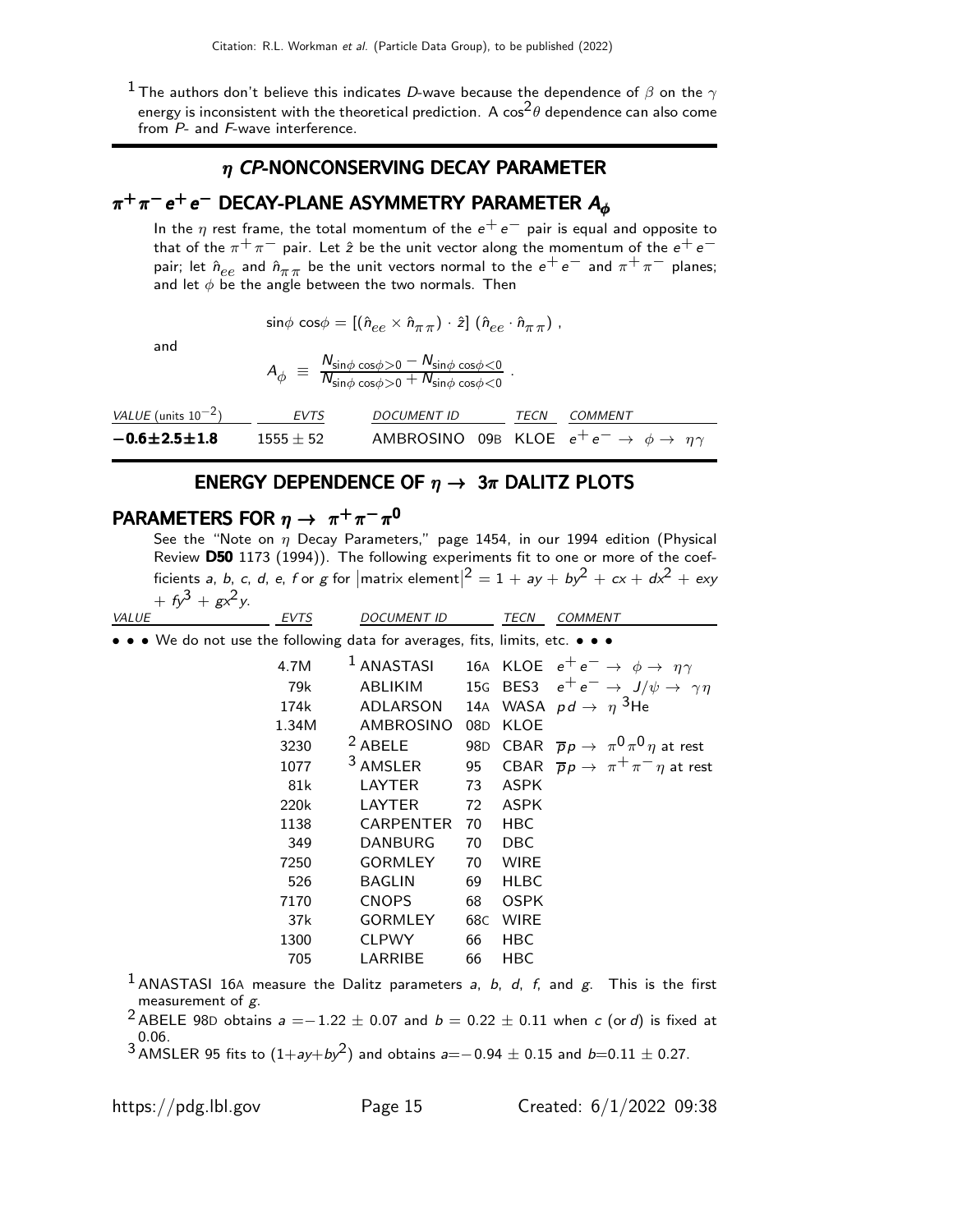### $\alpha$  PARAMETER FOR  $\eta\rightarrow~3\pi^{\mathbf{0}}$

See the "Note on  $\eta$  Decay Parameters" in our 1994 edition, Phys. Rev. **D50**, 1 August 1994, Part I, p. 1454. The value here is of  $\alpha$  in  $\text{parallel}^2 = 1 + 2\alpha z$ .

| <b>VALUE</b>                                                                                                                                                                                                                                                        | <b>EVTS</b>                         | <b>DOCUMENT ID</b>     |    |                  | TECN COMMENT                                                         |  |  |
|---------------------------------------------------------------------------------------------------------------------------------------------------------------------------------------------------------------------------------------------------------------------|-------------------------------------|------------------------|----|------------------|----------------------------------------------------------------------|--|--|
| $-0.0288 \pm 0.0012$ OUR AVERAGE                                                                                                                                                                                                                                    | Error includes scale factor of 1.1. |                        |    |                  |                                                                      |  |  |
| $-0.0265 \pm 0.0010 \pm 0.0009$                                                                                                                                                                                                                                     | 7M                                  | <b>PRAKHOV</b>         | 18 |                  | CRYB $\gamma p \rightarrow p \eta$                                   |  |  |
| $-0.055 \pm 0.014 \pm 0.004$                                                                                                                                                                                                                                        | 33k                                 | ABLIKIM                |    |                  | 15G BES3 $e^+e^- \rightarrow J/\psi \rightarrow \gamma \eta$         |  |  |
| $-0.0301 \pm 0.0035 \pm 0.0022$<br>$-0.0035$                                                                                                                                                                                                                        | 512k                                |                        |    |                  | AMBROSINO 10A KLOE $e^+e^- \rightarrow \phi \rightarrow \eta \gamma$ |  |  |
| $-0.027 \pm 0.008 \pm 0.005$                                                                                                                                                                                                                                        | 120k                                | <sup>1</sup> ADOLPH    | 09 |                  | WASA $pp \rightarrow pp \eta$                                        |  |  |
| $-0.0322 \pm 0.0012 \pm 0.0022$                                                                                                                                                                                                                                     | 3M                                  | <sup>2</sup> PRAKHOV   | 09 | CRYB             | $\gamma p \rightarrow p \eta$                                        |  |  |
| $-0.032 \pm 0.002 \pm 0.002$                                                                                                                                                                                                                                        | 1.8M                                | <sup>2</sup> UNVERZAGT | 09 |                  | CRYB $\gamma p \rightarrow p \eta$                                   |  |  |
| $-0.026 \pm 0.010 \pm 0.010$                                                                                                                                                                                                                                        | 75k                                 | <b>BASHKANOV</b>       | 07 |                  | WASA $pp \rightarrow pp\eta$                                         |  |  |
| $-0.010 \pm 0.021 \pm 0.010$                                                                                                                                                                                                                                        | 12k                                 | <b>ACHASOV</b>         |    | 01C SND          | $e^+e^- \rightarrow \phi \rightarrow \eta \gamma$                    |  |  |
| $-0.031 \pm 0.004$                                                                                                                                                                                                                                                  | 1M                                  | <b>TIPPENS</b>         | 01 |                  | CRYB $\pi^- p \to n\eta$ , 720 MeV                                   |  |  |
| $-0.052 \pm 0.017 \pm 0.010$                                                                                                                                                                                                                                        | 98k                                 | ABELE                  |    |                  | 980 CBAR $\overline{p}p \rightarrow 5\pi^0$                          |  |  |
| $-0.022 \pm 0.023$                                                                                                                                                                                                                                                  | 50 <sub>k</sub>                     | <b>ALDE</b>            | 84 | GAM <sub>2</sub> |                                                                      |  |  |
| • • • We do not use the following data for averages, fits, limits, etc. • • •                                                                                                                                                                                       |                                     |                        |    |                  |                                                                      |  |  |
| $+\,0.012$<br>$-0.038 \pm 0.003$<br>$-0.008$                                                                                                                                                                                                                        | 1.34M                               | 3 AMBROSINO 08D KLOE   |    |                  |                                                                      |  |  |
| $-0.32$<br>$\pm$ 0.37                                                                                                                                                                                                                                               | 192                                 | <b>BAGLIN</b>          | 70 | <b>HLBC</b>      |                                                                      |  |  |
| <sup>1</sup> This ADOLPH 09 result is independent of the BASHKANOV 07 result.<br><sup>2</sup> The PRAKHOV 09 and UNVERZAGT 09 results are independent.<br><sup>3</sup> This AMBROSINO 08D value is an indirect result using $\eta \to \pi^+ \pi^0 \pi^-$ events and |                                     |                        |    |                  |                                                                      |  |  |

a rescattering matrix that mixes isospin decay amplitudes.

# PARAMETER Λ ΙΝ  $\eta \to \ell^+ \ell^- \gamma$  DECAY

In the pole approximation the electromagnetic transition form factor for a resonance of mass  $M$  is given by the expression:

$$
|F|^2 = (1 - M_{\ell\ell}^2 / \Lambda^2)^{-2},
$$

 $|F|^2 = (1 - M_{\ell\ell}^2/\Lambda^2)^{-2}$ ,<br>where for the parameter Λ vector dominance predicts Λ  $\approx$  0.770 GeV.

| VALUE (GeV/ $c^2$ )         | <b>EVTS</b>                    | <i>DOCUMENT ID</i>                                           | TECN | COMMENT                                                                                                                               |
|-----------------------------|--------------------------------|--------------------------------------------------------------|------|---------------------------------------------------------------------------------------------------------------------------------------|
|                             | 0.716 $\pm$ 0.011 OUR AVERAGE  |                                                              |      |                                                                                                                                       |
| $0.712 \pm 0.020$           |                                | <sup>1</sup> ADLARSON 17B A2MM $\gamma p \rightarrow \eta p$ |      |                                                                                                                                       |
|                             | $0.7191 \pm 0.0125 \pm 0.0093$ |                                                              |      | <sup>2</sup> ARNALDI 16 NA60 400 GeV $p$ -A collisions                                                                                |
| $0.716 \pm 0.031 \pm 0.009$ |                                | <sup>3</sup> ARNALDI                                         |      | 09 NA60 158A In-In collisions                                                                                                         |
| $0.72 \pm 0.09$             | 600                            |                                                              |      | DZHELYADIN 80 SPEC $\pi^- p \to \eta n, \eta \to$                                                                                     |
|                             |                                |                                                              |      | $\gamma \mu^+ \mu^-$                                                                                                                  |
|                             |                                |                                                              |      | <sup>1</sup> ADLARSON 17B reports $\Lambda^{-2}(\eta \to \gamma e^+e^-) = 1.97 \pm 0.11$ (GeV/c <sup>2</sup> ) <sup>-2</sup> which we |

converted to the quoted Λ value and uncertainty (total=statistical plus systematic).

 $^{2}$ ARNALDI 16 reports Λ $^{-2}$ ( $\eta \rightarrow \gamma \mu^{+} \mu^{-}) = 1.934 \pm 0.067 \pm 0.050$  (GeV/c<sup>2</sup>) $^{-2}$  which we converted to the quoted Λ value.

 $3$  ARNALDI 09 reports  $\Lambda^{-2}(\eta \to \gamma \mu^+ \mu^-) = 1.95 \pm 0.17 \pm 0.05$  (GeV/c<sup>2</sup>)<sup>-2</sup> which we converted to the quoted Λ value.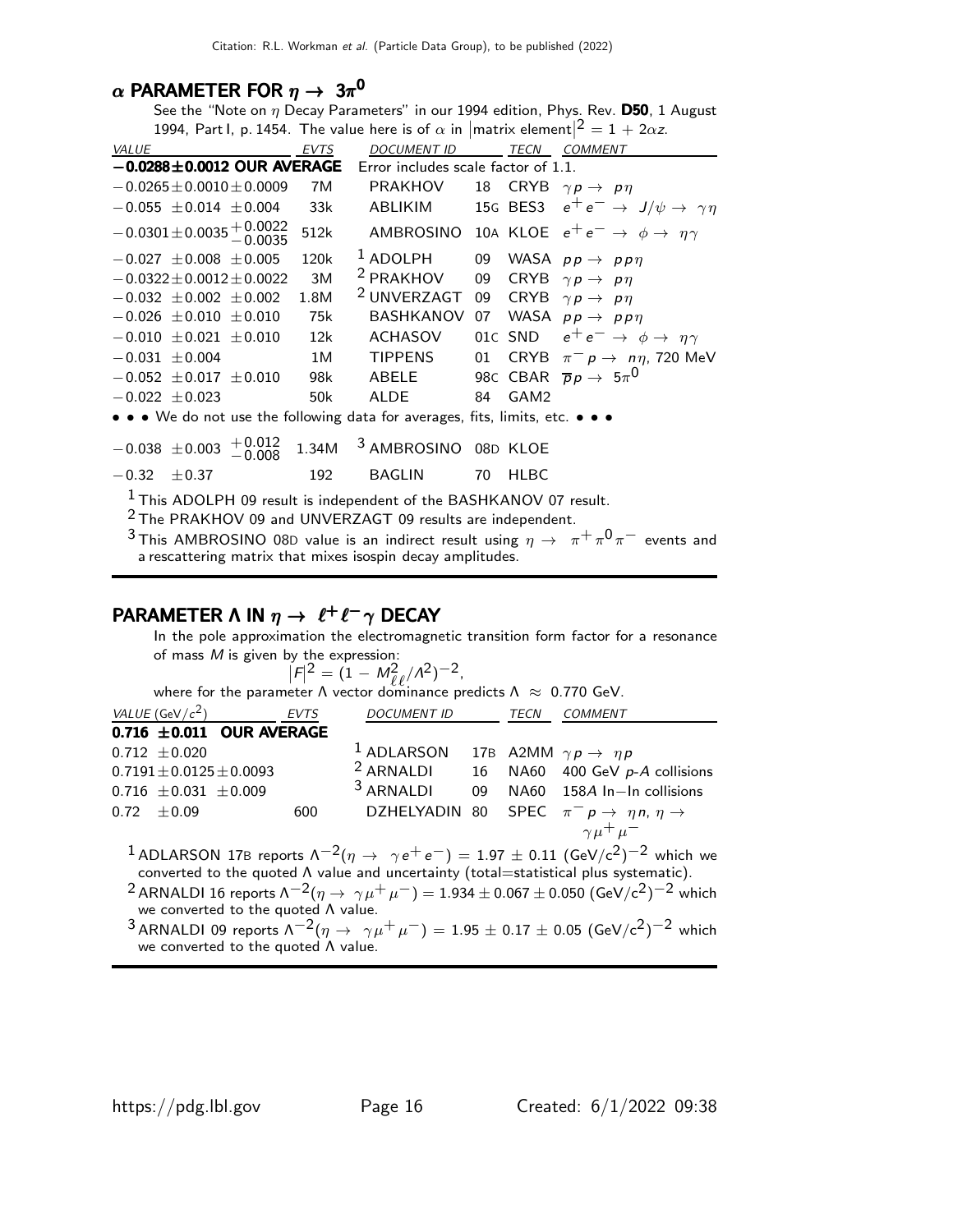## $\eta$  REFERENCES

| ABLIKIM             |                 | 21AM PR D104 092004                                  | M. Ablikim et al.          | (BESIII Collab.)              |
|---------------------|-----------------|------------------------------------------------------|----------------------------|-------------------------------|
| BABUSCI             | 20A             | JHEP 2010 047                                        | D. Babusci et al.          | (KLOE-2 Collab.)              |
| ZHEVLAKOV           | 19              | PR D99 031703                                        | A.S. Zhevlakov et al.      | (TMSK, MAINZ, TUBIN+)         |
| ACHASOV             | 18B             | PR D98 052007                                        | M.N. Achasov et al.        | (SND Collab.)                 |
| ADLARSON            | 18C             | PL B784 378                                          | P. Adlarson et al.         | (WASA-at-COSY Collab.)        |
| PRAKHOV             | 18              | PR C97 065203                                        | S. Prakhov et al.          | (A2 Collab. at MAMI)          |
| AAIJ                | 17D             | PL B764 233                                          | R. Aaij <i>et al.</i>      | (LHCb Collab.)                |
| ADLARSON            | 17B             | PR C95 035208                                        | P. Adlarson et al.         | (A2 Collab. at MAMI)          |
| ANASTASI            | 16A             | JHEP 1605 019                                        | A. Anastasi et al.         | (KLOE-2 Collab.)              |
| ARNALDI             | 16              | PL B757 437                                          | R. Arnaldi et al.          | (NA60 Collab.)                |
| ABLIKIM             | 15G             | PR D92 012014                                        | M. Ablikim et al.          | (BESIII Collab.)              |
| ADLARSON            | 14A             | PR C90 045207                                        | P. Adlarson et al.         | (WASA-at-COSY Collab.)        |
| AGAKISHIEV          | 14              | PL B731 265                                          | G. Agakishiev et al.       | (HADES Collab.)               |
| <b>NEFKENS</b>      | 14              | PR C90 025206                                        | B.M.K. Nefkens et al.      | (A2 Collab. at MAMI)          |
| NIKOLAEV            | 14              | EPJ A50 58                                           | A. Nikolaev et al.         | (MAMI-B, MAINZ, BONN)         |
| ABLIKIM             | 13              | PR D87 012009                                        | M. Ablikim et al.          | (BESIII Collab.)              |
| ABLIKIM             | 13G             | PR D87 032006                                        | M. Ablikim et al.          | (BESIII Collab.)              |
| BABUSCI             | 13              | PL B718 910                                          | D. Babusci et al.          | (KLOE/KLOE-2 Collab.)         |
| BABUSCI             | 13A             | JHEP 1301 119                                        | D. Babusci et al.          | (KLOE-2 Collab.)              |
| AGAKISHIEV          | 12A             | EPJ A48 64                                           | G. Agakishiev et al.       | (HADES Collab.)               |
| GOSLAWSKI           | 12              | PR D85 112011                                        | P. Goslawski et al.        | (COSY-ANKE Collab.)           |
| ABLIKIM             | 11 G            | PR D84 032006                                        | M. Ablikim et al.          | (BESIII Collab.)              |
| AMBROSINO           | 11 <sub>B</sub> | PL B702 324                                          | F. Ambrosino et al.        | (KLOE Collab.)                |
| BERGHAUSER 11       |                 | PL B701 562                                          | H. Berghauser et al.       | (GIES, UCLA, GUTE)            |
| AMBROSINO           | 10A             | PL B694 16                                           | F. Ambrosino et al.        |                               |
|                     | 09              |                                                      |                            | (KLOE Collab.)                |
| ADOLPH<br>AMBROSINO |                 | PL B677 24                                           | C. Adolph et al.           | (WASA-at-COSY Collab.)        |
|                     | 09B             | PL B675 283                                          | F. Ambrosino et al.        | (KLOE Collab.)                |
| ARNALDI             | 09              | PL B677 260                                          | R. Arnaldi et al.          | (NA60 Collab.)                |
| PRAKHOV             | 09              | PR C79 035204                                        | S. Prakhov et al.          | (MAMI-C Crystal Ball Collab.) |
| UNVERZAGT           | 09              | EPJ A39 169                                          | M. Unverzagt et al.        | (MAMI-B Crystal Ball Collab.) |
| AMBROSINO           | 08D             | JHEP 0805 006                                        | F. Ambrosino et al.        | (DAPHNE KLOE Collab.)         |
| BERLOWSKI           | 08              | PR D77 032004                                        | M. Berlowski <i>et al.</i> | (CELSIUS/WASA Collab.)        |
| PRAKHOV             | 08              | PR C78 015206                                        | S. Prakhov <i>et al.</i>   | (BNL Crystal Ball Collab.)    |
| RODRIGUES           | 08              | PRL 101 012301                                       | T.E. Rodrigues et al.      | (USP, FESP, UNESP+)           |
| AMBROSINO           | 07B             | JHEP 0712 073                                        | F. Ambrosino et al.        | (KLOE Collab.)                |
| BARGHOLTZ           | 07              | PL B644 299                                          | Chr. Bargholtz et al.      |                               |
|                     |                 |                                                      |                            | (CELSIUS/WASA Collab.)        |
| BASHKANOV           | 07              | PR C76 048201                                        | M. Bashkanov et al.        | (CELSIUS/WASA Collab.)        |
| BLIK                | 07              | PAN 70 693                                           | A.M. Blik et al.           | (GAMS Collab.)                |
|                     |                 | Translated from YAF 70 724.                          |                            |                               |
| LOPEZ               | 07              | PRL 99 122001                                        | A. Lopez <i>et al.</i>     | (CLEO Collab.)                |
| MILLER              | 07              | PRL 99 122002                                        | D.H. Miller et al.         | (CLEO Collab.)                |
| ABLIKIM             | 06E             | PR D73 052008                                        | M. Ablikim et al.          | (BES Collab.)                 |
| ABLIKIM             | 06Q             | PRL 97 202002                                        | M. Ablikim et al.          | (BES Collab.)                 |
| <b>ACHASOV</b>      | 06A             | PR D74 014016                                        | M.N. Achasov et al.        | (SND Collab.)                 |
| ABDEL-BARY          | 05              | PL B619 281                                          | M. Abdel-Bary et al.       | (GEM Collab.)                 |
| AKHMETSHIN 05       |                 | PL B605 26                                           | R.R. Akhmetshin et al.     | (Novosibirsk CMD-2 Collab.)   |
| AMBROSINO           | 05A             | PL B606 276                                          | F. Ambrosino et al.        | (KLOE Collab.)                |
| <b>NEFKENS</b>      | 05              | PRL 94 041601                                        | B.M.K. Nefkens et al.      | (BNL Crystal Ball Collab.)    |
| <b>NEFKENS</b>      | 05A             | PR C72 035212                                        | B.M.K. Nefkens et al.      | (BNL Crystal Ball Collab.)    |
| PRAKHOV             | 05              | PR C72 025201                                        | S. Prakhov <i>et al.</i>   | (BNL Crystal Ball Collab.)    |
| <b>ALOISIO</b>      | 04              | PL B591 49                                           | A. Aloisio et al.          | (KLOE Collab.)                |
| KNECHT              | 04              | PL B589 14                                           | N. Knecht <i>et al.</i>    |                               |
| LAI                 | 02              | PL B533 196                                          | A. Lai et al.              | (CERN NA48 Collab.)           |
| NEFKENS             | 02              | PS T99 114                                           | B.M.K. Nefkens, J.W. Price | (UCLA)                        |
| ACHASOV             | 01B             | PL B504 275                                          | M.N. Achasov et al.        | (Novosibirsk SND Collab.)     |
| ACHASOV             | 01C             | JETPL 73 451                                         | M.N. Achasov et al.        | (Novosibirsk SND Collab.)     |
|                     |                 | Translated from ZETFP 73 511.                        |                            |                               |
| <b>ACHASOV</b>      | 01D             | NP B600 3                                            | M.N. Achasov et al.        | (Novosibirsk SND Collab.)     |
| AKHMETSHIN          | 01              | PL B501 191                                          | R.R. Akhmetshin et al.     | (Novosibirsk CMD-2 Collab.)   |
| AKHMETSHIN 01B      |                 | PL B509 217                                          | R.R. Akhmetshin et al.     | (Novosibirsk CMD-2 Collab.)   |
| TIPPENS             | 01              | PRL 87 192001                                        | W.B. Tippens et al.        | (BNL Crystal Ball Collab.)    |
| ACHASOV             | 00              | EPJ C12 25                                           | M.N. Achasov et al.        | (Novosibirsk SND Collab.)     |
| ACHASOV             | 00B             | JETP 90 17                                           | M.N. Achasov et al.        | (Novosibirsk SND Collab.)     |
|                     |                 | Translated from ZETF 117 22.                         |                            |                               |
| ACHASOV             | 00D             | <b>JETPL 72 282</b><br>Translated from ZETFP 72 411. | M.N. Achasov et al.        | (Novosibirsk SND Collab.)     |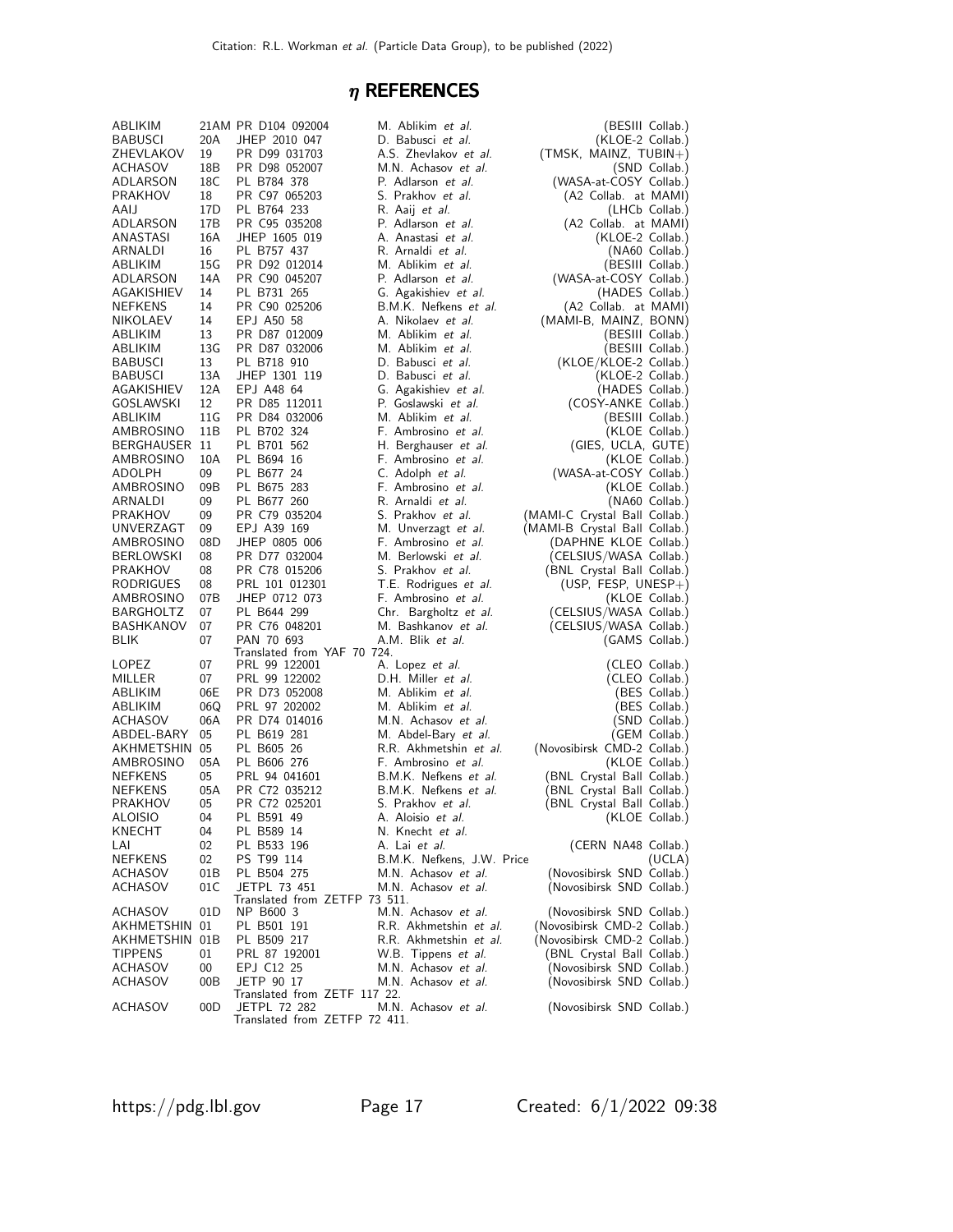| PRAKHOV                 | 00        | PRL 84 4802                                     | S. Prakhov et al.                                             | (BNL Crystal Ball Collab.)                           |
|-------------------------|-----------|-------------------------------------------------|---------------------------------------------------------------|------------------------------------------------------|
| AKHMETSHIN 99B          |           | PL B462 371                                     | R.R. Akhmetshin et al.                                        | (Novosibirsk CMD-2 Collab.)                          |
| AKHMETSHIN 99C          |           | PL B462 380                                     | R.R. Akhmetshin et al.                                        | (Novosibirsk CMD-2 Collab.)                          |
| AKHMETSHIN 99F<br>ABELE | 98C       | PL B460 242                                     | R.R. Akhmetshin et al.<br>A. Abele <i>et al.</i>              | (Novosibirsk CMD-2 Collab.)                          |
| ABELE                   | 98D       | PL B417 193<br>PL B417 197                      | A. Abele <i>et al.</i>                                        | (Crystal Barrel Collab.)<br>(Crystal Barrel Collab.) |
| ACHASOV                 | 98        | PL B425 388                                     | M.N. Achasov et al.                                           | (Novosibirsk SND Collab.)                            |
| AKHMETSHIN 97C          |           | PL B415 452                                     | R.R. Akhmetshin et al.                                        | (Novosibirsk CMD-2 Collab.)                          |
| <b>BROWDER</b>          | 97B       | PR D56 5359                                     | T.E. Browder et al.                                           | (CLEO Collab.)                                       |
| ABEGG                   | 96        | PR D53 11                                       | R. Abegg et al.                                               | (Saturne SPES2 Collab.)                              |
| WHITE                   | 96        | PR D53 6658                                     | D.B. White et al.                                             | (Saturne SPES2 Collab.)                              |
| AMSLER                  | 95        | PL B346 203                                     | C. Amsler et al.                                              | (Crystal Barrel Collab.)                             |
| KRUSCHE<br>ABEGG        | 95D<br>94 | ZPHY A351 237<br>PR D50 92                      | B. Krusche et al.                                             | $(TAPS + A2 Collab.)$<br>(Saturne SPES2 Collab.)     |
| PDG                     | 94        | PR D50 1173                                     | R. Abegg et al.<br>L. Montanet et al.                         | (CERN, LBL, BOST+)                                   |
| AMSLER                  | 93        | ZPHY C58 175                                    | C. Amsler <i>et al.</i>                                       | (Crystal Barrel Collab.)                             |
| KESSLER                 | 93        | PRL 70 892                                      | R.S. Kessler et al.                                           | (Saturne SPES2 Collab.)                              |
| <b>PLOUIN</b>           | 92        | PL B276 526                                     | F. Plouin et al.                                              | (Saturne SPES4 Collab.)                              |
| BARU                    | 90        | ZPHY C48 581                                    | S.E. Baru et al.                                              | $(MD-1$ Collab.)                                     |
| ROE.                    | 90        | PR D41 17                                       | N.A. Roe et al.                                               | (ASP Collab.)                                        |
| WILLIAMS                | 88        | PR D38 1365                                     | D.A. Williams et al.                                          | (Crystal Ball Collab.)                               |
| AIHARA<br>BARTEL        | 86<br>85E | PR D33 844<br>PL 160B 421                       | H. Aihara et al.<br>W. Bartel et al.                          | (TPC-2 $\gamma$ Collab.)<br>(JADE Collab.)           |
| LANDSBERG               | 85        | PRPL 128 301                                    | L.G. Landsberg                                                | (SERP)                                               |
| ALDE                    | 84        | ZPHY C25 225                                    | D.M. Alde et al.                                              | (SERP, BELG, LAPP)                                   |
| Also                    |           | SJNP 40 918                                     | D.M. Alde et al.                                              | (SERP, BELG, LAPP)                                   |
|                         |           | Translated from YAF 40 1447.                    |                                                               |                                                      |
| WEINSTEIN               | 83        | PR D28 2896                                     | A.J. Weinstein et al.                                         | (Crystal Ball Collab.)                               |
| <b>BINON</b>            | 82        | SJNP 36 391<br>Translated from YAF 36 670.      | F.G. Binon et al.                                             | $(SERP, BELG, LAP+)$                                 |
| Also                    |           | NC 71A 497                                      | F.G. Binon et al.                                             | $(SERP, BELG, LAP+)$                                 |
| <b>DAVYDOV</b>          | 81        | LNC 32 45                                       | V.A. Davydov et al.                                           | $(SERP, BELG, LAPP+)$                                |
| Also                    |           | SJNP 33 825                                     | V.A. Davydov et al.                                           | (SERP, BELG, LAPP+)                                  |
|                         |           | Translated from YAF 33 1534.                    |                                                               |                                                      |
| DZHELYADIN<br>Also      | 81        | PL 105B 239<br>SJNP 33 822                      | R.I. Dzhelyadin et al.<br>R.I. Dzhelyadin et al.              | (SERP)<br>(SERP)                                     |
|                         |           | Translated from YAF 33 1529.                    |                                                               |                                                      |
| ABROSIMOV               | 80        | SJNP 31 195                                     | A.T. Abrosimov et al.                                         | (JINR)                                               |
|                         |           | Translated from YAF 31 371.                     |                                                               |                                                      |
| DZHELYADIN              | 80        | PL 94B 548                                      | R.I. Dzhelyadin et al.                                        | (SERP)                                               |
| Also                    |           | SJNP 32 516<br>Translated from YAF 32 998.      | R.I. Dzhelyadin et al.                                        | (SERP)                                               |
| DZHELYADIN              | 80B       | PL 97B 471                                      | R.I. Dzhelyadin et al.                                        | (SERP)                                               |
| Also                    |           | SJNP 32 518                                     | R.I. Dzhelyadin et al.                                        | (SERP)                                               |
|                         |           | Translated from YAF 32 1002.                    |                                                               |                                                      |
| <b>BUSHNIN</b><br>Also  | 78        | PL 79B 147<br>SJNP 28 775                       | Y.B. Bushnin et al.                                           | (SERP)                                               |
|                         |           | Translated from YAF 28 1507.                    | Y.B. Bushnin et al.                                           | (SERP)                                               |
| <b>MARTYNOV</b>         | 76        | SJNP 23 48                                      | A.S. Martynov et al.                                          | (JINR)                                               |
|                         |           | Translated from YAF 23 93.                      |                                                               |                                                      |
| JANE                    | 75        | PL 59B 99                                       | M.R. Jane et al.                                              | (RHEL, LOWC)                                         |
| JANE<br>Also            | 75B       | PL 59B 103                                      | M.R. Jane et al.                                              | (RHEL, LOWC)                                         |
|                         |           | PL 73B 503<br>Erratum in private communication. | M.R. Jane                                                     |                                                      |
| <b>BROWMAN</b>          | 74B       | PRL 32 1067                                     | A. Browman et al.                                             | (CORN, BING)                                         |
| <b>DAVIES</b>           | 74        | NC 24A 324                                      | J.D. Davies, J.G. Guy, R.K.P. Zia                             | $(BIRM, RHEL+)$                                      |
| <b>DUANE</b>            | 74        | PRL 32 425                                      | A. Duane et al.                                               | (LOIC, SHMP)                                         |
| JANE                    | 74        | PL 48B 260                                      | M.R. Jane et al.                                              | (RHEL, LOWC, SUSS)                                   |
| JANE                    | 74B       | PL 48B 265                                      | M.R. Jane et al.                                              | (RHEL, LOWC, SUSS)                                   |
| KENDALL<br>LAYTER       | 74<br>73  | NC 21A 387                                      | B.N. Kendall et al.                                           | (BROW, BARI, MIT)                                    |
| THALER                  | 73        | PR D7 2565<br>PR D7 2569                        | J.G. Layter et al.<br>J.J. Thaler et al.                      | (COLU)<br>(COLU)                                     |
| AGUILAR-                | 72B       | PR D6 29                                        | M. Aguilar-Benitez et al.                                     | (BNL)                                                |
| BLOODWO                 | 72B       | NP B39 525                                      | I.J. Bloodworth et al.                                        | (TNTO)                                               |
| LAYTER                  | 72        | PRL 29 316                                      | J.G. Layter et al.                                            | (COLU)                                               |
| THALER                  | 72        | PRL 29 313                                      | J.J. Thaler et al.                                            | (COLU)                                               |
| <b>BASILE</b>           | 71D       | NC 3A 796                                       | M. Basile et al.                                              | (CERN, BGNA, STRB)                                   |
| STRUGALSKI<br>BAGLIN    | 71<br>70  | NP B27 429                                      | Z.S. Strugalski et al.                                        | (JINR)<br>(EPOL, MADR, STRB)                         |
| <b>BUTTRAM</b>          | 70        | NP B22 66<br>PRL 25 1358                        | C. Baglin et al.<br>M.T. Buttram, M.N. Kreisler, R.E. Mischke | (PRIN)                                               |
| CARPENTER               | 70        | PR D1 1303                                      | D.W. Carpenter et al.                                         | (DUKE)                                               |
| COX                     | 70B       | PRL 24 534                                      | B. Cox, L. Fortney, J.P. Golson                               | (DUKE)                                               |

https://pdg.lbl.gov Page 18 Created: 6/1/2022 09:38